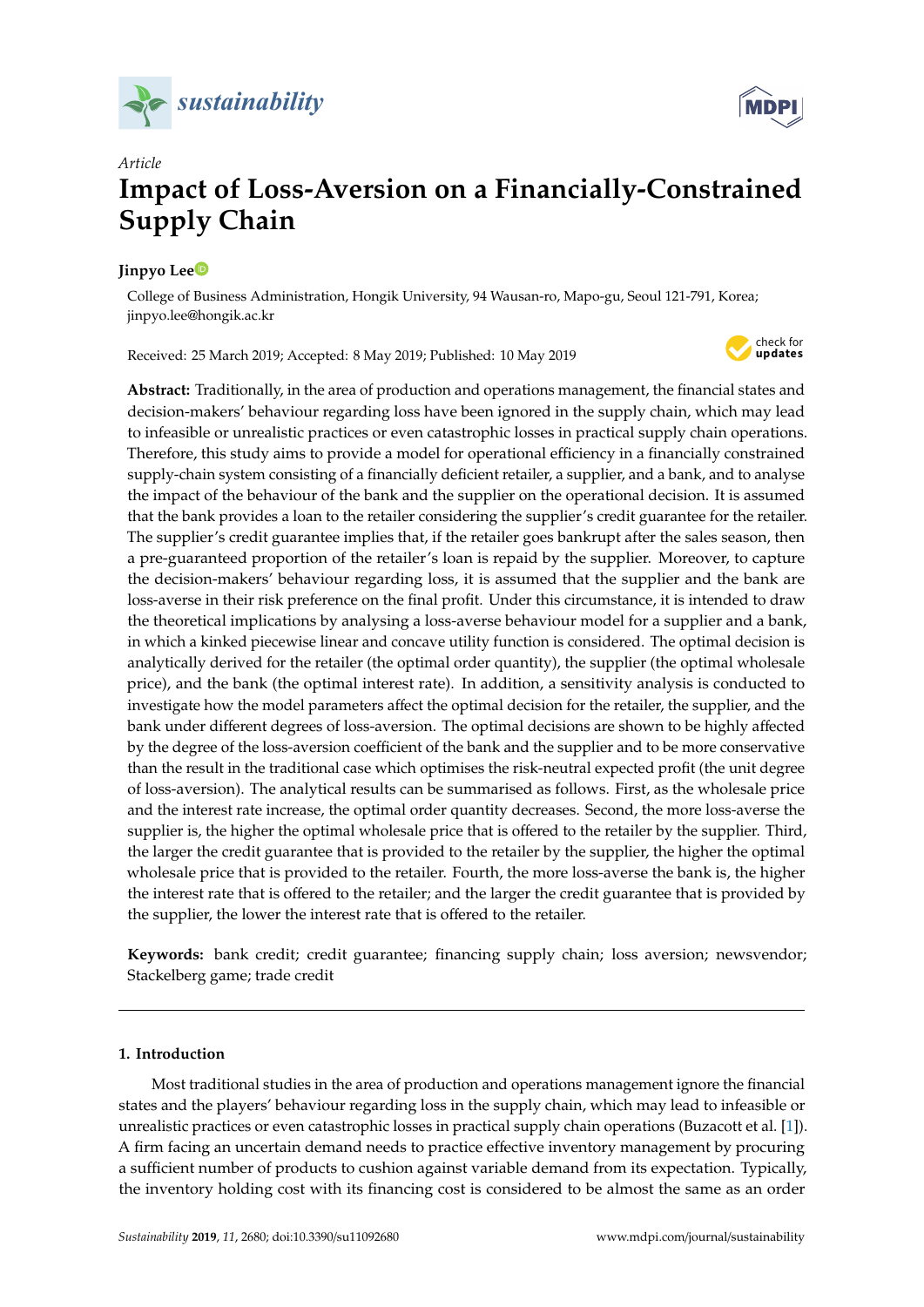processing cost. Most traditional studies on the operational decision problem assume that sufficient working capital is available for procuring enough products, which is mostly true for large firms with large financial resources. However, small and medium-sized firms with insufficient capital, or startups, are generally financially constrained.

Since a limited budget is a frequent constraint on a firm's operational decisions, obtaining support from a financing player in the supply chain is a widely used method, especially for the banking system, to diversify the firm's funding portfolio and then improve the supply chain more efficiently. Generally, a bank is the main source of financing for the financially constrained players in a supply chain to process their operational decision. However, small and medium-sized firms have difficulty obtaining commercial loans directly from banks due to credit risks such as a lack of credit history or collateral, or even low creditworthiness. Thus, frequently, an upstream player in the supply chain can provide either trade credit as direct support or a credit guarantee as indirect support for a loan. Through trade credit as direct support, a supplier (the upstream player) allows the retailer to pay at a later time, which ties up the supplier's capital until the end of the sales season when the demand is observed and then the retailer makes a payment. However, through the credit guarantee, the supplier, instead of the retailer, will pay a pre-guaranteed portion of the loan to the bank when the realised demand is lower than expected and thus the retailer goes bankrupt.

In this study, a financially constrained three-level supply chain is constructed such that it consists of a financially deficient retailer, a supplier, and a bank. In this supply-chain system, the supplier sells a single product at a wholesale price to the retailer. However, since the retailer is financially constrained, the bank provides a loan to the retailer and the supplier provides a credit guarantee for the retailer, which can be considered as a kind of insurance for the bank in the case of the retailer's default, and also allows the retailer to obtain capital faster, more easily, and at a lower cost through liquidity in the marketplace. Additionally, it can make the financially deficient retailer use both the bank credit and the credit guarantee, which is considered to be an integration of bank credit and traditional trade credit. Then, the retailer sells the product to its customers. This study considers a Stackelberg style model in which all players in the supply chain try to optimise their own profits with bank credit and a retailer's credit guarantee. The credit guarantee provides liquidity in the supply chain, which gives the retailer easy and faster access to the bank at a lower lending interest rate. Without a credit guarantee, most retailers find it hard to sustain their business due to a lack of capital and budget. By integrating a credit guarantee in a financially constrained supply chain, the retailer, supplier, and the bank can interact with each other to reduce the possibility of loss, which makes the whole supply chain sustainable in the long-term. In particular, the bank, as the leader, offers an interest rate; the supplier, as the sub-leader, offers a credit guarantee to the retailer at a wholesale price; and then the retailer, as the follower, makes an ordering decision. In this study, loss aversion is considered as a benchmark risk behaviour to analyse the impact of the supplier and the bank on their operational decisions. This means that the supplier and the bank are loss-averse in their risk preference for the final profit. In this study, a loss-averse preference model is considered for the supplier and the bank in which a kinked piecewise linear and concave utility function is considered. However, since the retailer's risk of bankruptcy is transferred to the supplier through the credit guarantee, it is assumed that the retailer is risk-neutral. This implies that the supplier, as the credit guarantor, and the bank, as the lender, absorb most of the financial loss in the case of bankruptcy, instead of the retailer, so that the supplier and bank are very loss-averse in the default case. Therefore, to determine and highlight the impact of the loss-averse behaviour of the supplier and bank on their and the retailer's optimal decisions, it is assumed that the supplier and bank are loss-averse and the retailer is risk-neutral. Loss-aversion is determined using the well-known prospect theory from Kahneman et al. [\[2\]](#page-17-1), which mentions that, even for the same level of gains and losses, loss-averse decision-makers are more averse to the loss than they are favourable to the gains. Loss aversion is closely related to endowment effects in psychology and behavioural economics so that it is common to see loss-averse behaviour under uncertain situations in practical decision-making problems. Camerer et al. [\[3\]](#page-17-2) collect data from 500 Canadian and American executives.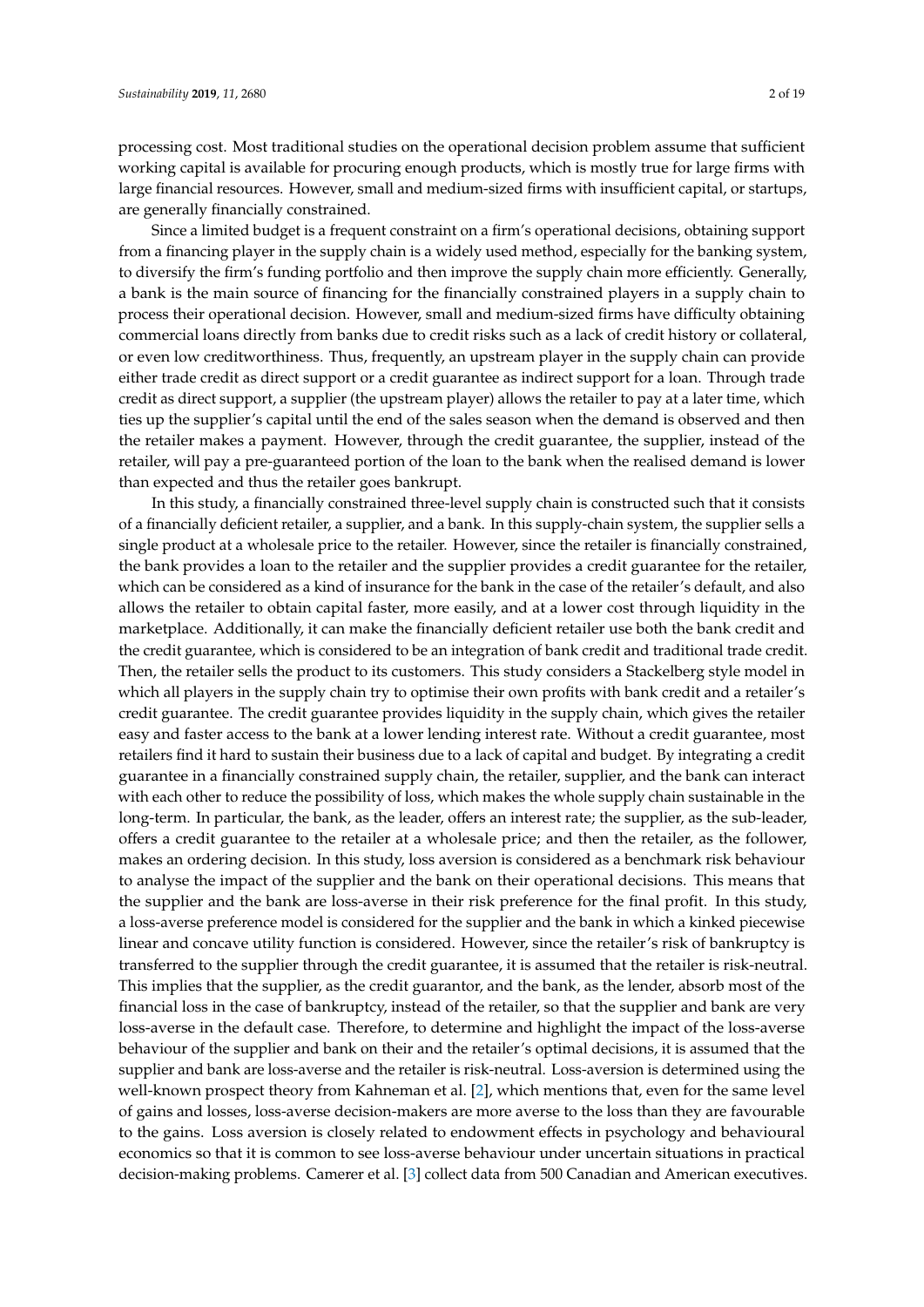Their results showed that most executives have a risk preference that is different from risk-neutrality, and moreover that they consider that risk is related to the magnitude of the potential loss.

The model in this study can be summarised as follows. First, it is assumed that the retailer is financially constrained so that they try to use multiple outside financing sources. Second, the interactions are considered between the bank, the supplier, and the financially constrained retailer, in which the credit guarantees of the bank and the supplier are considered as a coordinating method for the financially constrained supply chain. Third, this study considers risk behaviour that is different from risk-neutrality, namely loss-aversion, to analyse the behaviour of the supplier and the bank. Finally, we derive the optimal solution for the objective function of the retailer, the supplier, and the bank, and then conduct a sensitivity analysis on how the parameters in the model affect each player's optimal decision under the different degrees of loss-aversion.

This paper is organised as follows. Section [2](#page-2-0) provides a literature review. Section [3](#page-4-0) describes the model and discusses the equilibrium of a retailer, supplier, and bank. Section [4](#page-14-0) provides a numerical analysis, which shows the impact of the supplier's credit guarantee, the bank's financing, and the effect of the loss-averse behaviour of the supplier and bank on the performance of a financially constrained supply chain model, especially each participant's optimal decision. Section [5](#page-16-0) concludes the paper.

#### <span id="page-2-0"></span>**2. Literature Review**

Traditional studies in the area of supply chains and operations management are mainly related to the optimization of risk-neutral operational decisions and product transactions among players in the supply chain without considering the financial transactions among them. However, nowadays, studies considering financial transactions between players in a supply chain and the players' risk preferences attract much attention (Arnold et al. [\[4\]](#page-17-3), Lee et al. [\[5,](#page-17-4)[6\]](#page-17-5)). Therefore, first various studies related to financing supply chains are reviewed, and then studies related to loss-averse operational modelling are reviewed.

There have been a number of studies related to operational decision-making by considering financial constraints. Lee et al. [\[6\]](#page-17-5) show that trade credit is more effective than a direct trade contract when both the supplier and the retailer are financially constrained and contact a bank for financing. Lestan et al. [\[7\]](#page-17-6) analyse a model in which a firm's operational decisions are affected by financial constraints and perform numerical analysis which shows that a traditional production firm can significantly improve its performance by making financial decisions simultaneously. Buzacott et al. [\[1\]](#page-17-0) and Xu et al. [\[8\]](#page-17-7) analyse a financially constrained operational decision model by examining the decision-making of a bank and a retailer in a newsvendor setting. Buzacott et al. [\[1\]](#page-17-0) analyse the strategic interaction between two parties using a Stackelberg game model in which a bank is the leader providing the interest rate and a financially constrained retailer is the follower. In Xu et al. [\[8\]](#page-17-7), a cash flow is updated periodically as a function of assets and liabilities according to the flow of operational activities. Dada et al. [\[9\]](#page-17-8) analyse a supply chain channel consisting of a supplier and a financially constrained retailer, the latter of which may borrow credit either from a bank or from a supplier; they find a condition in which either trade credit or bank credit financing is preferred by the retailer. Jing et al. [\[10\]](#page-17-9) introduce a Stackelberg game newsvendor model in which a risk-neutral retailer has a single opportunity to make an ordering decision to a supplier and can use either bank financing or supplier financing depending on the offered interest rates. They show that, under the optimal equilibrium, the retailer will prefer supplier financing to bank financing. Kouvelis et al. [\[11,](#page-17-10)[12\]](#page-17-11) consider a supply chain in which both a supplier and a retailer are financially constrained, require financing for their operations, and use bank loans if necessary. Kouvelis et al. [\[11\]](#page-17-10) show that, in the existence of a default cost, a revenue-sharing contract with working capital coordination is preferred for the decentralised management of supply chains when bankruptcy risks and default costs exist. Kouvelis et al. [\[12\]](#page-17-11) show that a supply chain can be efficiently improved when a financially constrained retailer is financed by its supplier rather than a bank. Arnold et al. [\[1\]](#page-17-0) argue that suppliers are willing to suggest financing to a retailer for a larger market share, even under a financially constrained situation.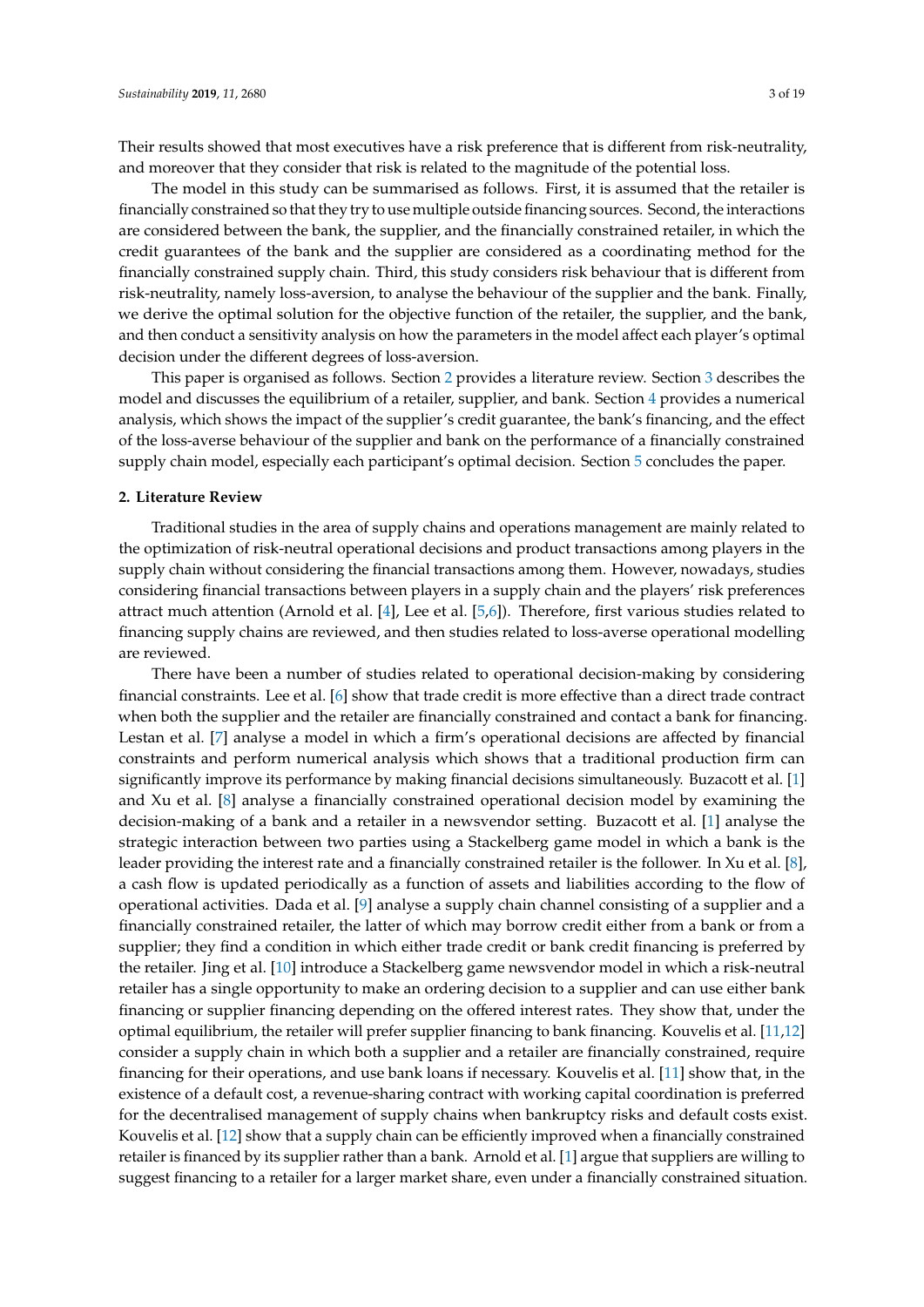Yang et al. [\[13\]](#page-17-12) use a model capturing the interaction of firms' operations decisions and financial risks to show the structure of trade credit from an operational perspective.

Cressy et al. [\[14\]](#page-17-13), Meyer [\[15\]](#page-17-14), Bernanke [\[16\]](#page-17-15) and Liu et al. [\[17\]](#page-17-16) show, using empirical banking data, that the main way to resolve the problem of a firm's financial constraint is using a bank loan as an external financing method while providing their assets to the bank as collateral. However, small and medium-sized firms have difficulty obtaining bank loans directly due to a lack of credit history or collateral, or even low creditworthiness. Thus, either trade credit or a credit guarantee needs to be provided by other players in the supply chain. Wilner [\[18\]](#page-18-0) shows that a supplier providing trade credit to a retailer is willing to grant more concessions by charging a higher interest rate as compensation when the retailer is financially constrained.

As shown above, in most of the previous literature relating to the financing supply chain, decision-makers are assumed to be risk-neutral and to make an optimal strategy decision to optimise the expected profit. However, some studies point out that not all decision makers are risk-neutral. Even though, by the law of large numbers, risk-neutrality is guaranteed to be the best decision on average, a few random outcomes may lead to catastrophic loss. Wang et al. [\[19\]](#page-18-1) and Herweg [\[20\]](#page-18-2) introduce loss-aversion to model the risk preference of a decision-maker using a newsvendor model, assuming that the decision maker is not financially constrained. Wang [\[21\]](#page-18-3) considers a newsvendor game model where multiple loss-averse retailers compete to procure an inventory from a risk-neutral supplier, assuming that all of the retailers and the supplier are not financially constrained. Vipin et al. [\[22\]](#page-18-4) consider a loss-averse newsvendor model under a recourse option by which a retailer can make a second order to the supplier for the unsatisfied demand at a higher cost during the sales season. However, they do not assume that any decision-maker is financially constrained. Wu et al. [\[23\]](#page-18-5) consider a loss-averse competitive newsvendor problem with an anchoring effect, however, they do not assume that any decision-maker is financially constrained. Yan et al. [\[24\]](#page-18-6) consider a Stackelberg model of a financially constrained supply-chain system including a supplier, a financially constrained retailer, and a bank that provides loans on the basis of the supplier's credit guarantee. They assume that both the bank and the supplier are risk-averse, and their utility is modelled using a conditional value-at-risk. Zhang et al. [\[25\]](#page-18-7) consider a financially constrained supply-chain system including a financially constrained retailer and a supplier that provides trade credit. They assume that the supplier is risk-averse, and the supplier's utility is modelled using a mean-variance model. Lee et al. [\[26\]](#page-18-8) consider a carbon emission cap-and-trade system in which the policymaker decides the cap for carbon emissions for each company and also has the power to regulate the carbon price in the carbon trading market for the purpose of minimizing total carbon emissions. Kim et al. [\[27\]](#page-18-9) model the loss averse customer's demand using the multinomial choice model, in which they consider the acquisition and transition utilities widely used by a mental accounting theory which also incorporate the reference price and actual price. Ren et al. [\[28\]](#page-18-10) provide experimental findings supporting overconfident behaviour using the newsvendor model, specifically that overconfident behaviour explains the ordering mistakes in practical situations and has a large impact on learning and dynamic settings. Ren et al. [\[29\]](#page-18-11) show that order-bias directly results from overconfidence, is an increasing function of the demand variance, and is high (low) in a high-profit (low-profit) market. Li et al. [\[30\]](#page-18-12) introduce a model for overconfident competing newsvendors, and find that (1) there is a condition for the profit margin in which overconfidence is a cognitive bias achieving a "first-best" outcome, and (2) the more biased newsvendor does not always obtain a smaller expected profit than their less biased competitor. Sarkar et al. [\[31\]](#page-18-13) introduce a single-period newsvendor model with a consignment policy in which holding cost is shared between two parties. Moreover, they suggest a model for general demand distribution which needs only two parameters, such as mean and standard deviation. Sarkar et al. [\[32\]](#page-18-14) introduce distribution-free continuous inventory control model to improve setup cost and quality and provide the optimal cost with respect to the optimal order quantity, improved quality factors, and reduced setup costs under the effect of a service-level constraint. Moon et al. [\[33\]](#page-18-15) introduce a distribution-free continuous-review inventory model with a fill-rate service constraint and a negative exponential crashing cost function with a variable lead-time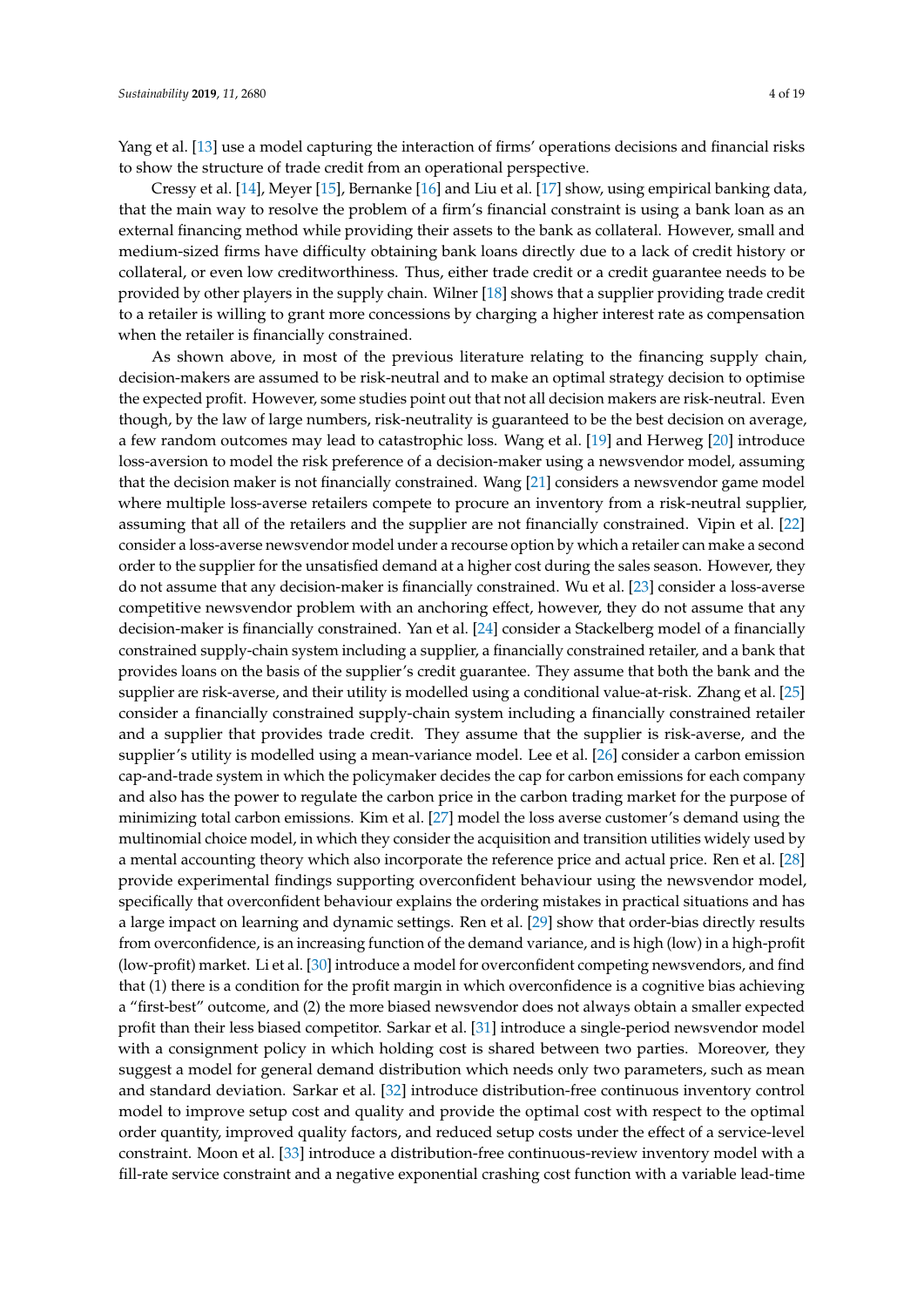and provide the closed-form expression for the optimal order quantity, reorder point, and lead time. Kim et al. [\[34\]](#page-18-16) introduce a stochastic inventory model with a budget constraint to simultaneously optimise the number of shipments, replenishment interval, safety factor, backorder discounts, quality factor, and lead time, assuming a stochastic lead-time and a backorder price discount for the lost sales.

As shown in the above literature review, a systematic operational management model that considers a financially constrained supply chain and the players' risk behaviour is important. However, there are no comprehensive models that address multiple operations-management issues together, especially regarding players' operational decisions, supply-chain financing, and players' loss-averse behaviour. Hence, the new model presented in this paper will bridge a research gap in operations management, supply-chain financing, and loss-averse behaviour.

## <span id="page-4-0"></span>**3. Model**

The model in this study assumes that a retailer is restricted by a financial constraint in which they do not have any capital budget for ordering, which leads them to go to a bank for a loan under a credit guarantee provided by a supplier. As a result of this credit guarantee, the retailer can partially shift their monetary responsibility for the bank loan to the supplier if they are bankrupted. it is assumed that the supplier has enough capital to cover their own production cost as well as the partial monetary responsibility for the retailer.

All the decision variables and parameters used in this study are summarised below.

#### **Decision Variables:**

*q*: Size of order made by the retailer

*w*: Unit wholesale price of the supplier

*r*: Bank's interest rate

#### **Parameters:**

*c*: Unit production cost for the supplier

*k*: Credit guarantee coefficient offered by the supplier,  $k \in [0, 1)$ 

*D*: Demand from consumers. *f*(*D*) and *F*(*D*) are the probability density function and cumulative distribution function, respectively.

 $\Pi_i(\cdot)$ : The expected profit for each decision maker:  $i = b$  for the bank,  $i = s$  for the supplier, and  $i = r$  for the retailer.

 $\lambda_i$ : Loss-aversion coefficient,  $\lambda_i > 1$ :  $i = b$  for bank,  $i = s$  for supplier,  $i = r$  for retailer

*u*(·): Loss-averse utility function.  $u(\Pi_i) = \begin{cases} \Pi_i, & \text{if } \Pi_i \geq 0 \\ \lambda_i \Pi_{i+1} & \text{if } \Pi_i > 0 \end{cases}$  $\lambda_i \Pi_i$ , *if*  $\Pi_i < 0$ 

In this study, the distribution function *F*(*D*) for the demand was selected as follows: First, a historical demand data sample was collected to construct the empirical distribution. Then, a suitable theoretical distribution model was selected (for instance, a normal or an exponential distribution), the model parameters were estimated (for instance, mean and standard deviation for the normal model), and finally, the statistical significance level was determined to test the goodness-of-fit hypothesis. The theoretical distribution model, which passed the goodness-of-fit hypothesis test, can be used.

The distribution function *F*(*D*) of the demand is assumed to have the following properties for the solution to exist uniquely: (i) it is absolutely continuous, with a density function  $f(D) > 0$  for  $0 ≤ D ≤ ∞$ ; (ii) its mean  $E[D]$  is finite, and its hazard function, defined by  $h(D) = f(D)/\overline{F}(D)$ , is non-decreasing for  $D \ge 0$ , where  $\overline{F}(D) = 1 - F(D)$ ; (iii) the generalised failure rate for the demand *D* is defined by  $H(D) = Dh(D)$ , and  $H(D)$  is increasing for  $D \ge 0$ , which is the increasing failure rate (IFR). These three properties are generally used in supply-chain modelling (Lariviere et al. [\[35\]](#page-18-17) and Chen [\[36\]](#page-18-18)).

The strategic interaction between the retailer, the supplier, and the bank can be expressed as a Stackelberg game as follows. First, the bank announces an interest rate *r* for the loan given the credit guarantee *k*. Second, the supplier specifies a wholesale price *w* which is used by the retailer to make an ordering decision. Finally, the financially deficient retailer makes an ordering decision *q* by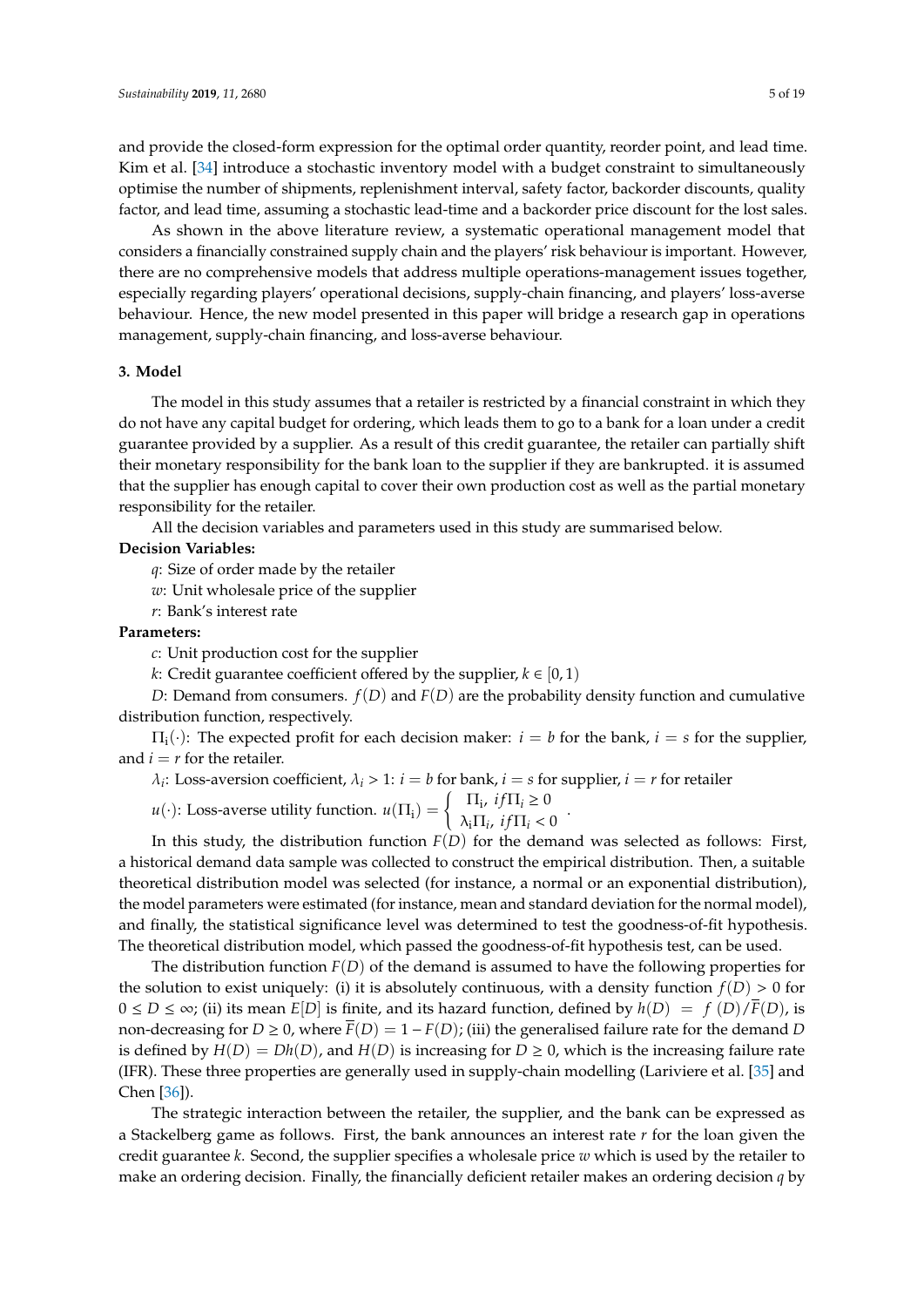considering the supplier's wholesale price and the bank's interest rate. After the demand *D* is realised and the retailer's revenue is collected, the retailer's loan  $wq(1 + r)$ , compounded by the interest rate *r*, is returned to the bank. The retailer's revenue after the realization of demand is equal to p min $|D, q|$ , where *p* is a retail price and is normalised to be 1 without loss of generality. No salvage value for unsold units or lost sales is considered in this study. It is assumed that  $c(1 + r) < w(1 + r) < p = 1$ .

Sharing the retailer's information with the upstream players in the supply chain (supplier and bank) improves the effect of information distortion or avoids the loss-possible situation. A well-known example of information sharing is the "Retail Link" program of Wal-Mart, Inc., in which point-of-sale information is transferred to upstream players in the supply chain, such as Johnson and Johnson and Lever Brothers (Gill et al. [\[37\]](#page-18-19)). Information sharing between downstream and upstream players can be practically implemented by continuous replenishment management or vendor managed inventory. The successes of such programs have been reported at firms such as the Campbell Soup Company and Barilla SpA (Clark et al. [\[38\]](#page-18-20) and Hammond [\[39\]](#page-18-21)). Nowadays, many firms have the incentive to enable more sharing of downstream information among upstream players in the supply chain, which provides information symmetry (Lee et al. [\[40\]](#page-18-22)). Moreover, the upstream of the supply chain (the supplier, as a credit guarantor, and the bank, as a lender) has the incentive to share information to reduce the possibility of the default of the downstream player. In this study, the retailer is budget-constrained, such that it is not easy for them to obtain a loan directly from the bank. Thus, a credit guarantee is provided to the retailer by the supplier to obtain a commercial loan from the bank. Therefore, the supplier and bank share the retailer's information in order to reduce the possibility of the retailer's bankruptcy. This information sharing gives both the bank and supplier the chance to have an effect on the financially constrained retailer's ordering decisions, the former through the choice of interest rate and the latter through the choice of wholesale price; thus, the possibility of the retailer's bankruptcy decreases. The retailer's response to the decisions of the bank and the supplier through the information-sharing serves to reduce the possibility of loss and thus increase welfare in the whole supply chain, which increases the shareholders' profit in the long-run.

Therefore, the model in this study is restricted such that the information is symmetric for the retailer, supplier, and bank, that is, they all have the same belief about the distribution of demand.

The Stackelberg game is solved in the backward direction to find each player's optimal response—first for the retailer, second for the supplier, and finally for the bank.

#### <span id="page-5-0"></span>*3.1. Risk-Neutral Retailer*

A financially constrained retailer orders an amount *q* of a product at a wholesale price *w* before the sales season. Since the retailer is financially constrained and moreover does not have any capital for the ordering decision, the retailer borrows an amount of money *wq* from the bank at an interest rate *r*. After the sales season, the retailer's revenue will be  $min(D, q)$  and their repayment to the bank will be  $wq(1 + r)$ . Therefore, their profit  $\Pi_r$  after the sales season will be:

$$
\Pi_{\mathbf{r}} = [min(D,q) - min(wq(1+r), min(D,q))]^{+}.
$$

Thus, the retailer's problem under the credit guarantee can be written as follows:

$$
\max_{q\geq 0} E[\Pi_r] = E[\min(D,q) - \min(wq(1+r), \min(D,q))]^+
$$

where  $f^+$  = max $(f, 0)$ . Therefore, if the retailer does not have enough revenue to repay the loan after the sales season, their profit will be zero, and a proportion  $(wq(1 + r) - D)^+$  of their debt to the bank is paid by the supplier through the credit guarantee. That is, the retailer's debt will be transferred to the supplier if the realised demand *D* is less than  $wq(1 + r)$ .

**Proposition 1.** *Suppose that the distribution function F*(*D*) *of the demand has an IFR. Then, the optimal order quantity q*<sup>∗</sup> *is determined as follows:*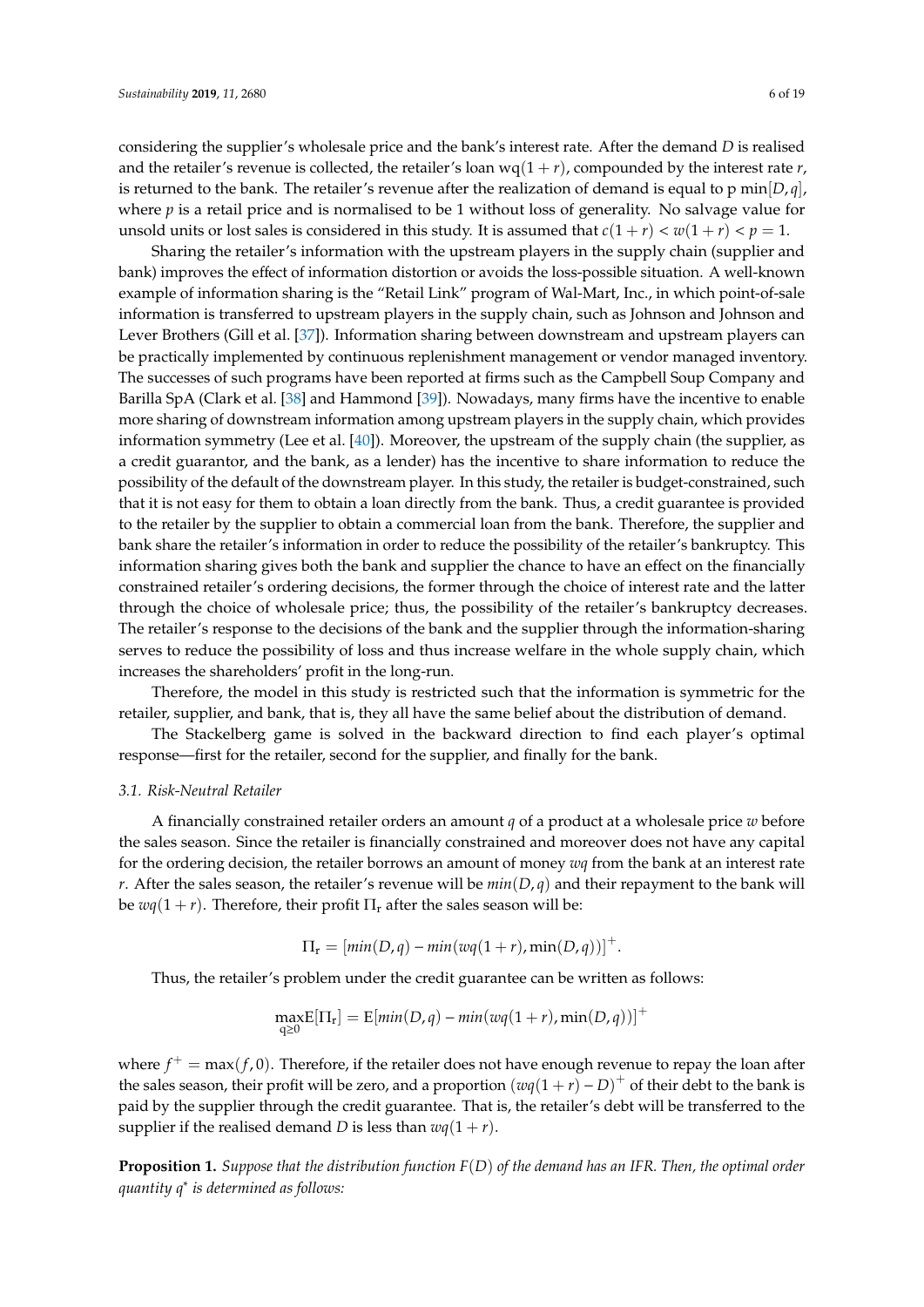$$
w(1+r)\overline{F}(wq(1+r)) = \overline{F}(q).
$$

**Proof.** The retailer's expected profit can be rewritten as follows:

$$
E[\Pi_r] = \int_{wq(1+r)}^q (D - wq(1+r))dF(D) + \int_q^{\infty} (q - wq(1+r))dF(D).
$$

The first-order derivative of  $\Pi_r$  with respect to *q* is as follows:

$$
\frac{\partial}{\partial q} \mathbf{E}[\Pi_r] = -w(1+r)\overline{F}(wq(1+r)) + \overline{F}(q).
$$

The second-order derivative of  $\Pi_r$  with respect to *q* is as follows:

$$
\frac{\partial^2}{\partial q^2} \mathbf{E}[\Pi_{\mathbf{r}}] = \overline{F}(q)(w(1+r)h(wq(1+r)) - h(q)) < 0
$$

where the last inequality holds since  $h(wq(1 + r)) < h(q)$  with the assumption of  $wq(1 + r) < q$  and IFR. Thus, the optimal order quantity *q*<sup>∗</sup> is the one satisfying  $w(1+r)\overline{F}(w\overline{q}^*(1+r)) = \overline{F}(q^*)$ . □

As shown in Proposition 1, the optimal ordering decision of the financially constrained retailer depends on the interest rate and the operational parameters, while the optimal ordering decision of the retailer  $q_o = F^{-1}(\frac{w}{p})$  without a financially constrained situation depends only on the operational parameters. Moreover, from the retailer's problem, it can be seen that the only case in which the retailer's partial debt will be transferred to the supplier is when the realised demand is less than  $wq(1 + r)$ . Together with the result of Proposition 1, both the bank's financial decision and the supplier's wholesale price affect the financially constrained retailer and the possibility of the retailer's bankruptcy. Thus, the retailer's optimal order decision will be made such that the possibility of bankruptcy will decrease even though the retailer has a risk-neutral stance. The retailer's response to the decisions of the bank and supplier can be explained in the following two results (Lemmas 1 and 2):

**Lemma 1.** *Suppose that the distribution function F*(*D*) *for the demand has an IFR. Then, the larger the wholesale price w, the lower the optimal order quantity q*<sup>∗</sup> *becomes*.

**Proof.** Applying the implicit function theorem to  $w(1+r)\overline{F}(wq^*(1+r)) = \overline{F}(q^*)$  from Proposition 1:  $(1 + r)\bar{F}(wq(1+r)) - w(1+r)f(wq(1+r))\left(q^*(1+r) + \frac{\partial q^*}{\partial w^*}(1+r)\right)$  $\left(\frac{\partial q^*}{\partial w}w(1+r)\right) = -f(q^*)\frac{\partial q^*}{\partial w}$  $\frac{\partial q}{\partial w}$ .

By rearranging with respect to <sup>∂</sup>*<sup>q</sup>* ∗ ∂*w* ,

$$
\frac{\partial q^*}{\partial w} = \frac{1 - wq^*(1+r)h(wq^*(1+r))}{w^2(1+r)h(wq^*(1+r)) - wh(q^*)}
$$

where  $h(x) = \frac{f(x)}{\bar{F}(x)}$  $\frac{f(x)}{F(x)}$  and the last equality holds since  $w(1 + r)F(wq(1 + r)) = F(q)$  from Proposition 1. The denominator  $w(w(1+r)h(wq^*(1+r)) - h(q^*))$  is strictly negative due to the property of the IFR. The difference  $1 - wq^*(1+r)h(wq^*(1+r))$  can be shown to be strictly positive by a similar procedure in Chen et al. [\[41\]](#page-18-23). Thus,  $q^*$  decreases as *w* increases.  $□$ 

Considering the retailer in the traditional way, i.e., the retailer is not financially constrained and their optimal decision is given by  $q_o = F^{-1}(\frac{w}{p})$ , the decreasing property of  $q_o$  with respect to *w* is fairly intuitive, since the retailer tends to be sensitive to the procuring cost, which is the wholesale price. Likewise, Lemma 1 shows that, under the financially constrained situation, the retailer tends to order lower quantity as the supplier charges higher wholesale prices. Thus, if the supplier suggests a higher wholesale price, this leads the retailer to order a lower quantity, and thus reduces the possibility of the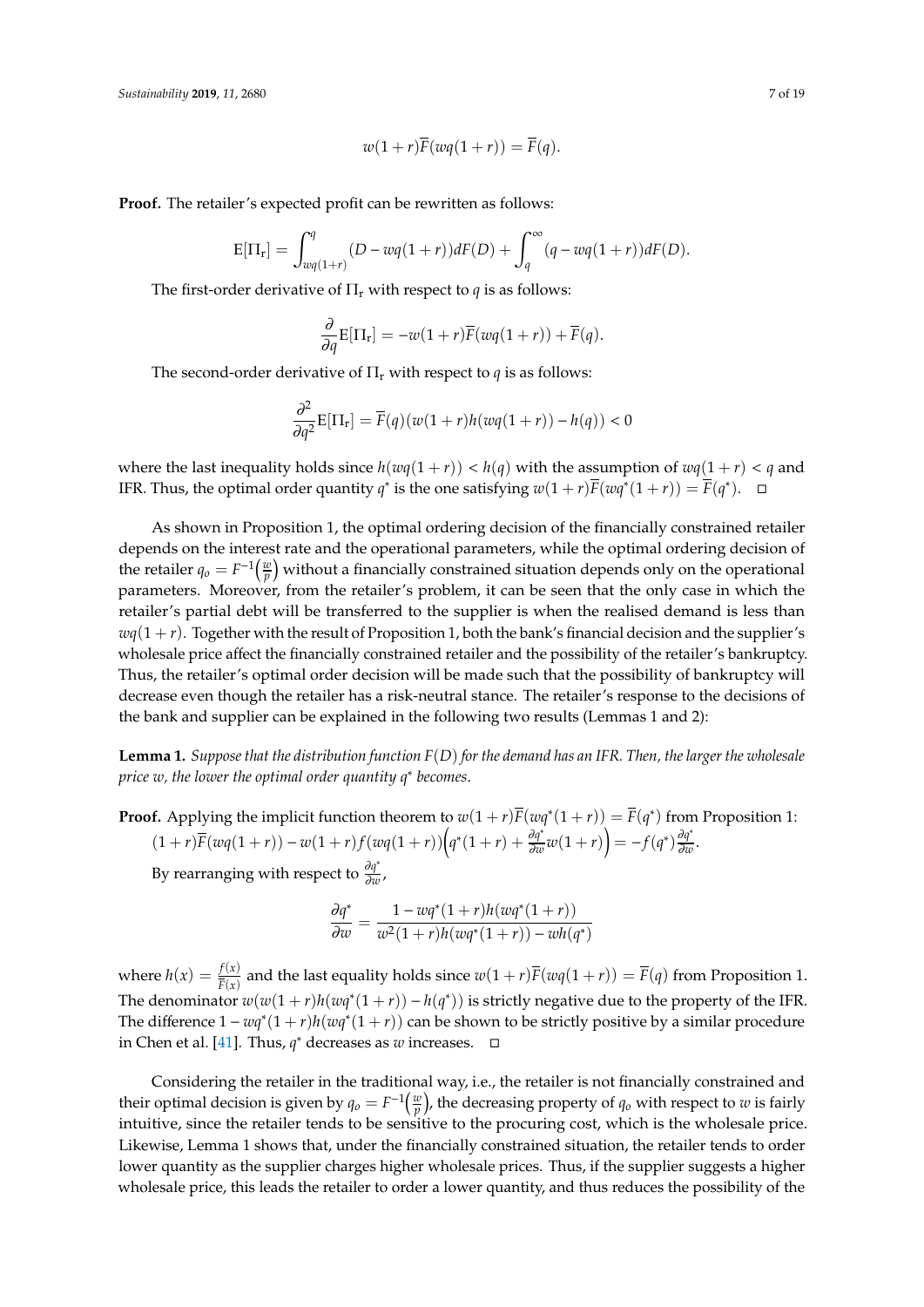retailer's bankruptcy. Consequently, if the retailer suggests a higher wholesale price, this reduces the probability that the supplier will repay the retailer's debt to the bank by the credit guarantee. Therefore, even though the supplier provides the credit guarantee to the retailer, the supplier can endogenously control the possibility of repaying the retailer's debt to the bank by adjusting the wholesale price. This endogenous control allows the supplier's credit guarantee to exist between the retailer and the bank, and this financially constrained supply chain system can thus be sustainable.

**Lemma 2.** *Suppose that the distribution function F*(*D*) *for the demand has an IFR and the wholesale price w is announced. Then, the higher the interest rate r, the lower the optimal order quantity q*<sup>∗</sup> *becomes*.

**Proof.** Applying the implicit derivative on  $w(1+r)\overline{F}(wq^*(1+r)) = \overline{F}(q^*)$  from Proposition 1, the following equation is obtained:

$$
w\overline{F}(wq^*(1+r)) - w(1+r)f(wq(1+r))\left(wq^* + \frac{\partial q^*}{\partial r}w(1+r)\right) = -f(q^*)\frac{\partial q^*}{\partial r}.
$$

By rearranging with respect to <sup>∂</sup>*<sup>q</sup>* ∗  $\frac{\partial q}{\partial r}$ , the following holds:

$$
\frac{\partial q^*}{\partial r} = \frac{w(1 - wq^*(1+r)h(wq^*(1+r)))}{w(1+r)(w(1+r)h(wq^*(1+r)) - h(q^*))} < 0,
$$

which holds due to the same reasoning as in Lemma 1. Thus, *q* <sup>∗</sup> decreases as *r* increases.

The result of Lemma 2 is fairly intuitive, since the financially constrained retailer is unwilling to borrow more money at the higher interest rate, and therefore the retailer tends to order less. In addition, by a similar reasoning to that in Lemma 1, the bank's higher interest rate offer reduces the possibility of the retailer's bankruptcy by leading the retailer to order less.

#### *3.2. Loss-Averse Supplier*

Under the assumption of symmetric information, the supplier anticipates the retailer's optimal ordering response  $q^*$ , and then, if the retailer cannot repay their debt  $(wq(1+r) - min(D, q^*))^+$  to the bank, the proportion  $k(wq^*(1+r) - min(D,q^*))^+$  of the retailer's debt will be secured by the supplier through the credit guarantee contract. Thus, the supplier's profit function under the credit guarantee after the sales season can be written as follows:

$$
\Pi_m = (w - c)q^* - k(wq^*(1+r) - \min(D, q^*))^+.
$$

However, it is assumed that the supplier is loss-averse to loss after the sales season. Therefore, the supplier's loss-aversion can be expressed by the following utility function:

$$
u(\Pi_m) = \begin{cases} \Pi_m, & if \Pi_m \ge 0 \\ \lambda_m \Pi_m, & if \Pi_m < 0 \end{cases}
$$

.

Now, the supplier's expected utility under the credit guarantee after the sales season can be written as follows:

$$
\max_{w\geq 0}E[u(\Pi_m)]
$$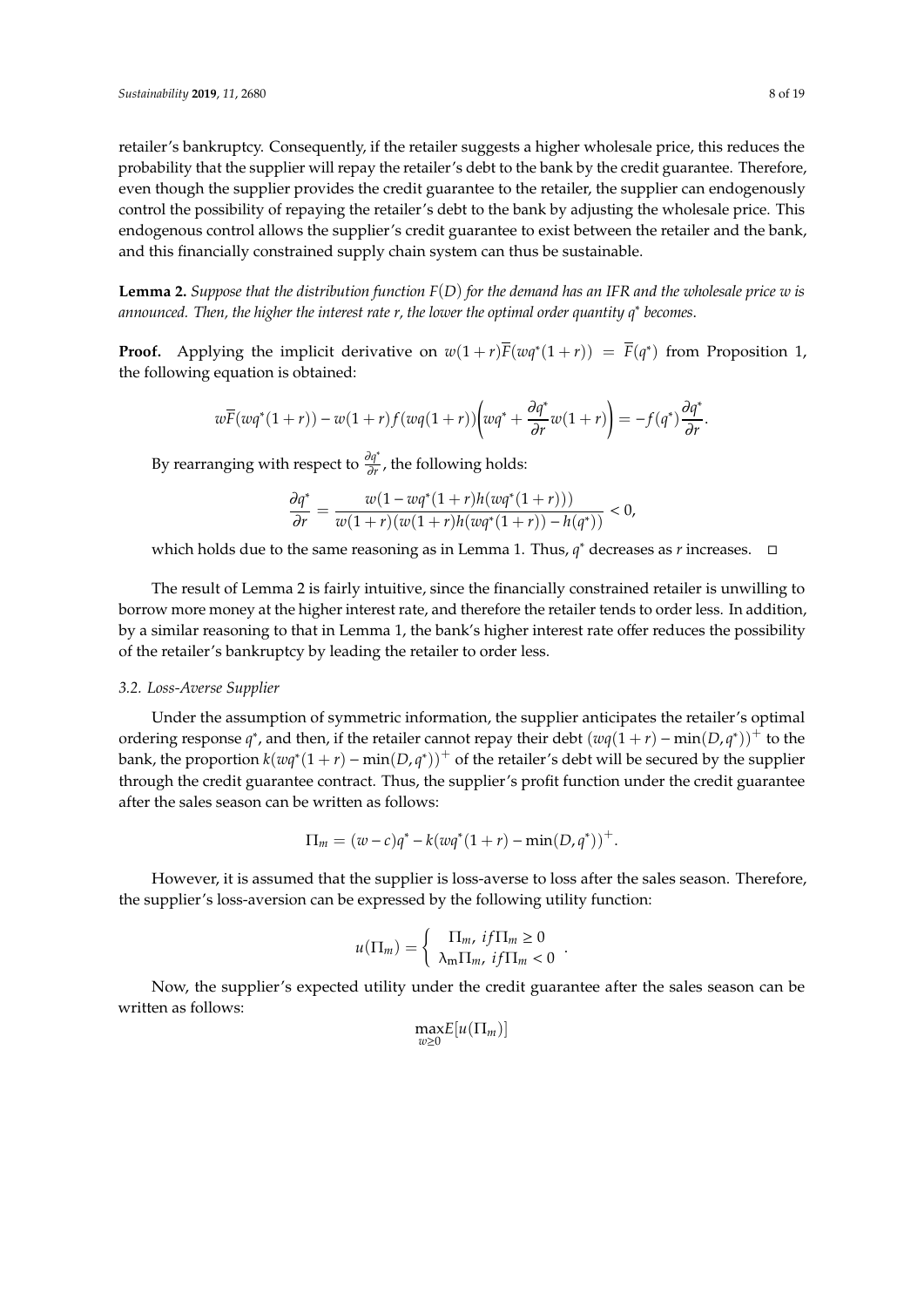where  $E[u(\Pi_m)]$  can be written as:

$$
E[u(\Pi_m)] = \int_0^{wq^*(1+r) - \frac{w-c}{k}q^*} \lambda_m[(w-c)q^* - k(wq^*(1+r) - D)]f(D) dD +
$$
  

$$
\int_{wq^*(1+r) - \frac{w-c}{k}q^*}^{wq^*(1+r)} [(w-c)q^* - k(wq^*(1+r) - D)]f(D) dD + \int_{wq^*(1+r)}^{\infty} (w-c)q^*f(D) dD
$$
  

$$
= (w-c)q^* - (\lambda_m - 1)k \int_0^{wq^*(1+r) - \frac{w-c}{k}q^*} F(D) dD - k \int_0^{wq^*(1+r)} F(D) dD.
$$

**Proposition 2.** *Suppose that the demand distribution function has an IFR. Then, the optimal wholesale price w* ∗ *is the one satisfying the following equation:*

$$
w = \frac{\overline{c}}{\overline{c}(1+r)q^* \frac{f(wq^*(1+r))}{\overline{F}(wq^*(1+r))} + \left(1 - q \frac{f(q)}{\overline{F}(q)}\right)}
$$

*where*  $\bar{c} = c \frac{1 + \frac{1-\lambda_m}{k} F(wq^*(1+r) - \frac{1}{k}(w-c)q^*)}{\frac{1}{k} F(wq^*(1+r) - \frac{1}{k}w-c)q^*(1+r)}$  $\frac{1}{1-k(1+r)F(wq^{*}(1+r))-(1-\lambda_m)\left(1+r-\frac{1}{k}\right)F(wq^{*}(1+r)-\frac{1}{k}(w-c)q^{*}\right)}$ .

**Proof.** The supplier's expected profit can be rewritten as follows:

$$
E[u(\Pi_m)] = (w-c)q^* - (\lambda_m - 1)k \int_0^{wq^*(1+r) - \frac{w-c}{k}q^*} F(D) dD - k \int_0^{wq^*(1+r)} F(D) dD.
$$

The first- and second-order derivatives of  $\Pi_r$  with respect to  $q$  are as follows:

$$
\frac{\partial}{\partial w}E[u\Pi_m] = \left[1 - k(1+r)F(wq^*(1+r)) - (\lambda_m - 1)k\left(1 + r - \frac{1}{k}\right)F\left(wq^*(1+r) - \frac{w-c}{k}q^*\right)\right]q^* + \left[w\left(1 - k(1+r)F(wq^*(1+r)) - (\lambda_m - 1)k\left(1 + r - \frac{1}{k}\right)F\left(wq^*\left(1+r - \frac{1}{k}\right) + \frac{w-c}{k}q^*\right)\right)\right] - c\left(1 + (\lambda_m - 1)F\left(wq^*(1+r) - \frac{w-c}{k}q^*\right)\right)\right] + \frac{\partial q^*}{\partial w}.
$$

Letting

$$
\bar{c} = c \frac{1 + (\lambda_m - 1)F(wq^*(1+r) - \frac{w-c}{k}q^*)}{1 - k(1+r)F(wq^*(1+r)) + (\lambda_m - 1)k(\frac{1}{k} - (1+r))F(wq^*(1+r - \frac{1}{k}) + \frac{c}{k}q^*)'}
$$

the following holds:

$$
\frac{\partial}{\partial w}E[u(\Pi_m)] = q^* + (w - \overline{c})\frac{\partial q^*}{\partial w} = 0.
$$

Using the result from Proposition 1 and the implicit function theorem, the following holds:

$$
(1+r)\overline{F}(wq^*(1+r)) - w(1+r)f(wq^*(1+r))\left(q^*(1+r) + w(1+r)\frac{\partial q^*}{\partial w}\right) = -f(q)\frac{\partial q^*}{\partial w}
$$

where

$$
\frac{\partial q^*}{\partial w} = \frac{1 - wq^*(1+r)h(wq^*(1+r))}{w^2(1+r)h(wq^*(1+r)) - wh(q)}.
$$

Thus, the following holds: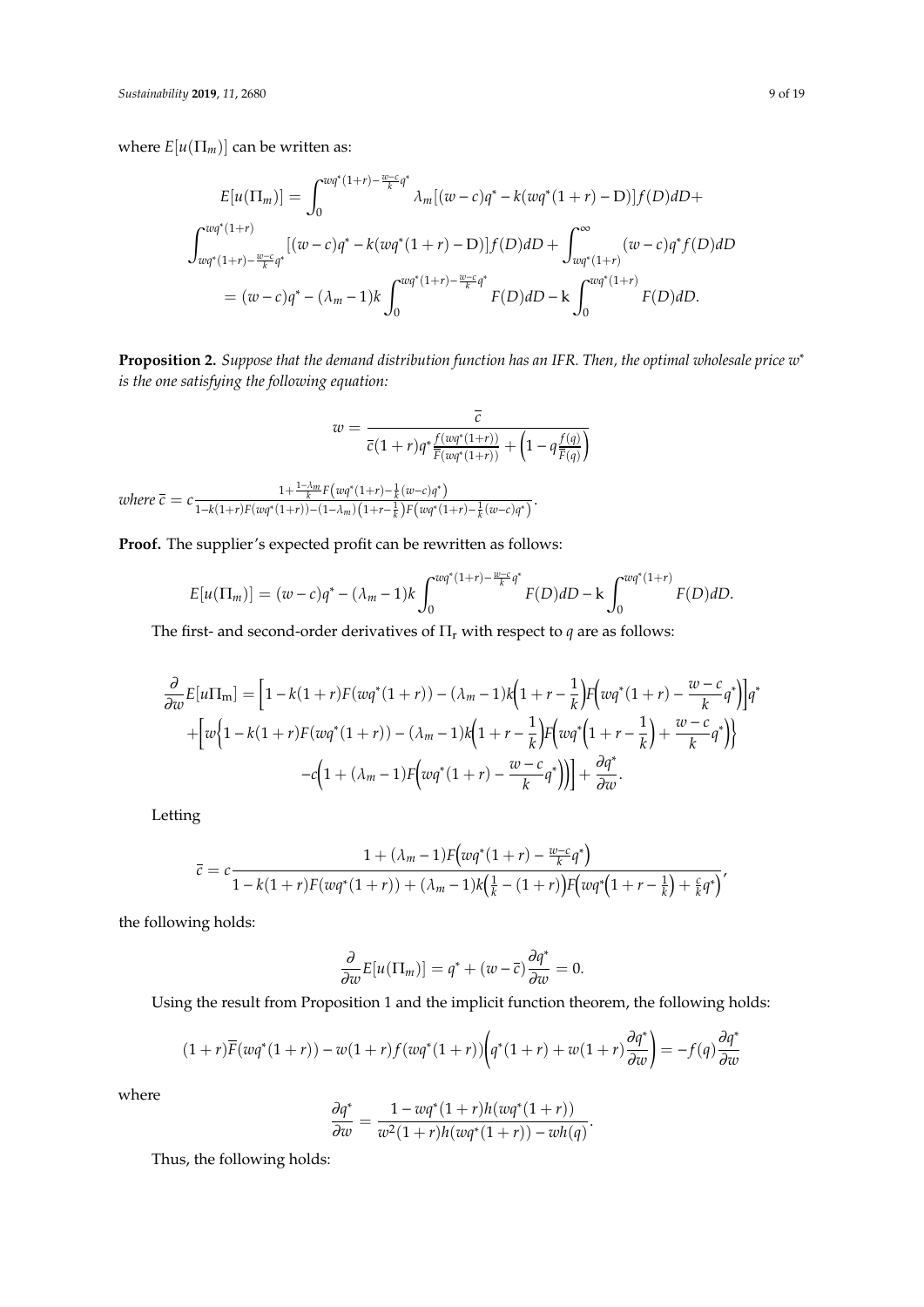$$
0 = q^* + (w - \overline{c}) \frac{1 - wq^*(1+r)h(wq^*(1+r))}{w^2(1+r)h(wq^*(1+r)) - wh(q)}.
$$

By rearranging, the optimal wholesale price *w* ∗ is the one satisfying:

$$
w = \frac{\overline{c}}{\overline{c}(1+r)q^*h(wq^*(1+r)) + (1 - qh(q))}.
$$

As shown in Proposition 2, the supplier's optimal wholesale price depends on the credit guarantee and the degree of loss-aversion, which makes the supplier's decision more complicated than the traditional and non-financially-constrained problem. However, this complicated dependence of the wholesale price on the credit guarantee allows the supplier to influence the retailer's ordering decision, which reduces the probability that the supplier will repay the retailer's debt to the bank when the retailer is bankrupt. Moreover, when the supplier takes more risk through a larger credit guarantee, they intuitively tend to offer a higher wholesale price to the retailer to compensate for the possible loss when the retailer is bankrupt. The theoretical explanation for this monotone property will be provided in the following results (Lemmas 3 and 4).

**Lemma 3.** *Suppose that the demand distribution function has an IFR. Then, the more loss-averse the supplier is, the higher the optimal wholesale price w*<sup>∗</sup> *.*

**Proof.** From the proof in Proposition 2, the following holds:

$$
\left(q^* + w\frac{\partial q^*}{\partial w}\right) = \overline{c}\frac{\partial q^*}{\partial w}
$$

and

$$
\bar{c} = c \frac{\left(1 + \frac{1 - \lambda_m}{k} F\left(wq^*(1+r) - \frac{w-c}{k}q^*\right)\right)}{\left[1 - k(1+r)F\left(wq^*(1+r)\right) - (1 - \lambda_m)\left(1 + r - \frac{1}{k}\right)F\left(wq^*(1+r) - \frac{w-c}{k}q^*\right)\right]}.
$$

Taking the first-order derivative with respect to  $\lambda_m$  and rearranging gives:

$$
\left(2\overline{c}^{-1}\frac{\partial q^*}{\partial w} + \left(w\overline{c}^{-1} - 1\right)\frac{\partial^2 q^*}{\partial w^2} + \left(q^* + w\frac{\partial q^*}{\partial w}\right)\frac{A}{D}\right)\frac{\partial w}{\partial \lambda} = -\left(q^* + w\frac{\partial q^*}{\partial w}\right)\frac{B}{D}
$$

where

$$
A = -\frac{1}{c} \Big\{ k(1+r)^2 f(wq^*(1+r)) \Big( q^* + w \frac{\partial q^*}{\partial w} \Big) \Big( 1 + (\lambda_m - 1) F \Big( wq^*(1+r) - \frac{w-c}{k} q^* \Big) \Big) +
$$
  
\n
$$
k(1+r)(\lambda_m - 1)(1 - F(wq^*(1+r))) f \Big( wq^*(1+r) - \frac{w-c}{k} q^* \Big)
$$
  
\n
$$
\Big( \frac{1}{w} \Big( \Big( 1 + r - \frac{1}{k} \Big) w + \frac{c}{k} \Big) \Big( q^* + w \frac{\partial q^*}{\partial w} \Big) - \frac{1}{w} \frac{c}{k} q \Big) \Big\} > 0,
$$
  
\n
$$
B = -\frac{1}{c} \Big\{ k(1+r)(1 - F(wq^*(1+r))) F \Big( wq^*(1+r) - \frac{w-c}{k} q^* \Big) \Big\} < 0,
$$
  
\n
$$
D = \Big[ 1 + \frac{1 - \lambda_m}{k} F \Big( wq^*(1+r) - \frac{w-c}{k} q^* \Big) \Big]^2 > 0.
$$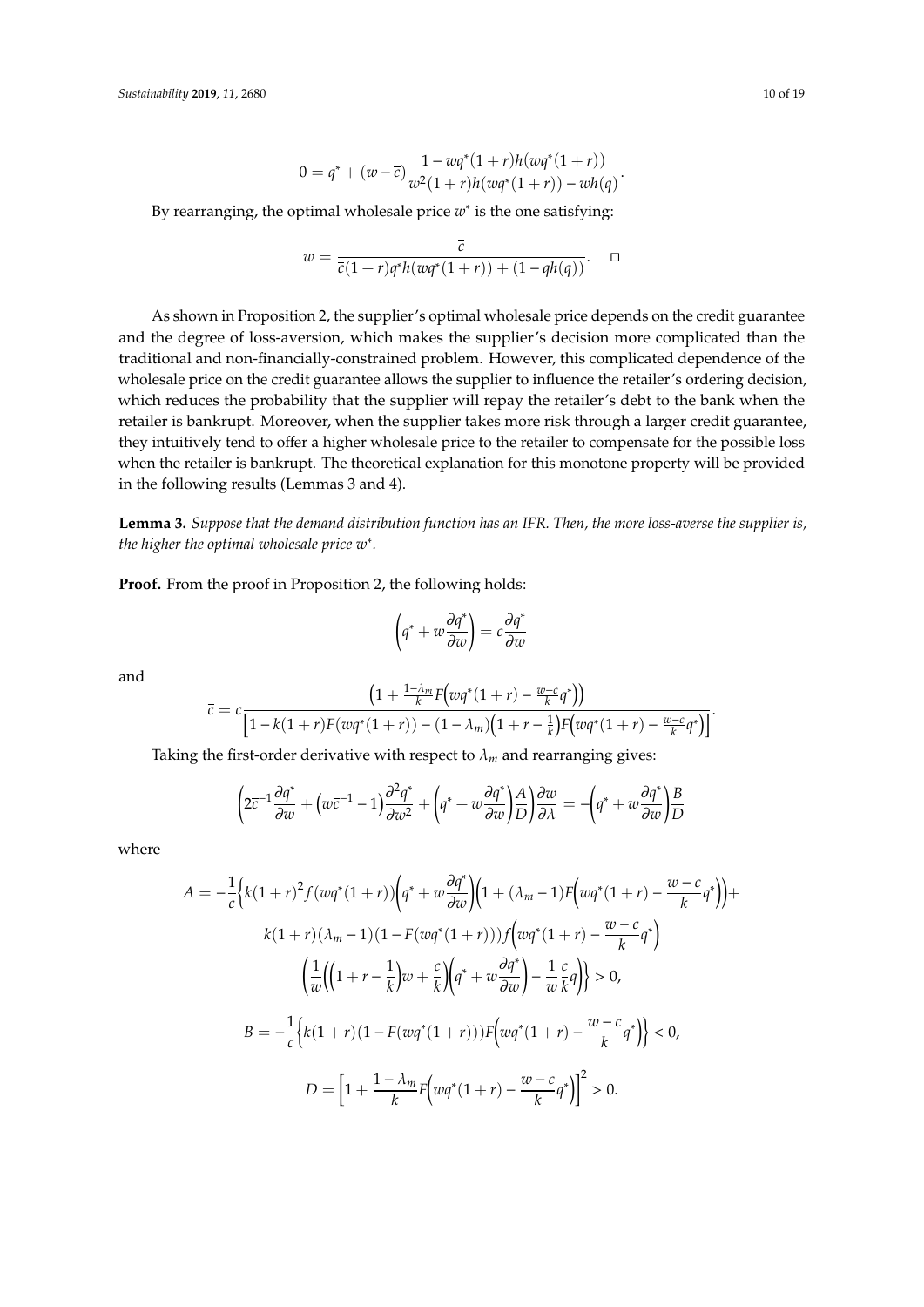Using  $\frac{\partial q^*}{\partial w} = \frac{(1+r)\overline{F}(wq(1+r)) - wq^*(1+r)^2 f(wq(1+r))}{w^2(1+r)^2 f(wq(1+r)) - f(q^*)}$  $\frac{w}{w^2(1+r)^2} f(wq(1+r)) - f(q^*)$  from the proof of Lemma 1, the following holds:

$$
q^* + w \frac{\partial q^*}{\partial w} = \frac{w(1+r)\overline{F}(wq^*(1+r)) - q^*f(q^*)}{w^2(1+r)^2f(wq^*(1+r)) - f(q^*)} = \frac{\overline{F}(q^*) - q^*f(q^*)}{w^2(1+r)^2f(wq^*(1+r)) - f(q^*)} < 0
$$

where the inequality holds since the demand distribution function has an IFR. Due to  $\frac{\partial q^*}{\partial u}$  $\frac{\partial q^*}{\partial w}(w\overline{c}^{-1}-1)=$  $-q^* \bar{c}^{-1}$ ,  $(w\bar{c}^{-1}-1)$  should be positive. Thus,  $\left(2\bar{c}^{-1}\frac{\partial q^*}{\partial w} + \left(w\bar{c}^{-1}-1\right)\frac{\partial^2 q^*}{\partial w^2} + \left(q^* + w\frac{\partial q^*}{\partial w}\right)\right)$ ∂*w A D*  $\Big)$  < 0 and −  $\left( q^* + w \frac{\partial q^*}{\partial w} \right)$ ∂*w*  $\frac{\partial p}{\partial \lambda}$  > 0 hold. Thus,  $\frac{\partial w}{\partial \lambda}$  > 0. The result holds. □

From Lemma 3, it can be seen that a more loss-averse supplier would charge a higher wholesale price to the retailer in order to make the retailer order a lower quantity, in an attempt to prevent the retailer from being bankrupted. In practical terms, this theoretical result can be explained as follows: A more loss-averse supplier tries to avoid the situation of losing money, which is the case when the retailer goes bankrupt. One possible way for the supplier to avoid this money-losing situation is to lead the retailer to order less, which can be achieved by offering a higher wholesale price.

**Lemma 4.** *Suppose that the demand distribution function has an IFR. Then, the larger the credit guarantee provided by the supplier, the higher the optimal wholesale price w*<sup>∗</sup> *becomes.*

**Proof.** Again, let us take the derivative of  $(q^* + w \frac{\partial q^*}{\partial w})$ ∂*w*  $= \overline{c} \frac{\partial q^*}{\partial w^*}$ ∂*w* from Proposition 2 with respect to *k* to show that  $\frac{\partial w}{\partial k}$  ≥ 0. Then, the following holds:

$$
\left(2\overline{c}^{-1}\frac{\partial q^*}{\partial w} + \left(w\overline{c}^{-1} - 1\right)\frac{\partial^2 q^*}{\partial w^2} + \left(q^* + w\frac{\partial q^*}{\partial w}\right)\frac{A}{D}\right)\frac{\partial w}{\partial k} = -\left(q^* + w\frac{\partial q^*}{\partial w}\right)\frac{L}{D}
$$

where

$$
A = -\frac{1}{c} \Big\{ k(1+r)^2 f(wq^*(1+r)) \Big( q^* + w \frac{\partial q^*}{\partial w} \Big) \Big( 1 + (\lambda_m - 1) F \Big( wq^*(1+r) - \frac{w-c}{k} q^* \Big) \Big) + k(1+r)(\lambda_m - 1)
$$
  

$$
(1 - F(wq^*(1+r))) f \Big( wq^*(1+r) - \frac{w-c}{k} q^* \Big) \Big( \frac{1}{w} \Big( \Big( 1 + r - \frac{1}{k} \Big) w + \frac{c}{k} \Big) \Big( q^* + w \frac{\partial q^*}{\partial w} \Big) - \frac{1}{w} \frac{c}{k} q \Big) \Big\} > 0,
$$
  

$$
L = -\frac{1}{c} \Big\{ (1+r) \Big[ F(wq^*(1+r)) + (\lambda_m - 1) F \Big( wq^*(1+r) - \frac{1}{k} (w-c) q^* \Big) \Big] - \Big[ 1 + (\lambda_m - 1) F \Big( wq^*(1+r) - \frac{w-c}{k} q^* \Big) \Big] \Big\} < 0,
$$

and

$$
D = \left[1 + \frac{1 - \lambda_m}{k} F\left(wq^*(1+r) - \frac{1}{k}(w-c)q^*\right)\right]^2 > 0.
$$

Thus,  $\frac{\partial w}{\partial k} > 0$ . The result holds.  $□$ 

Lemma 4 implies that if the supplier offered a larger credit guarantee to the retailer, they would charge a higher wholesale price to the retailer to make the retailer order less, which decreases the possibility of the retailer going bankrupt. In practice, this theoretical result can be explained as follows: The supplier offering a higher credit guarantee tries to avoid the situation of losing money, which is the case when the retailer is bankrupt. One possible way for the supplier to avoid this money-losing situation is to lead the retailer to order less, which can be achieved by offering a higher wholesale price.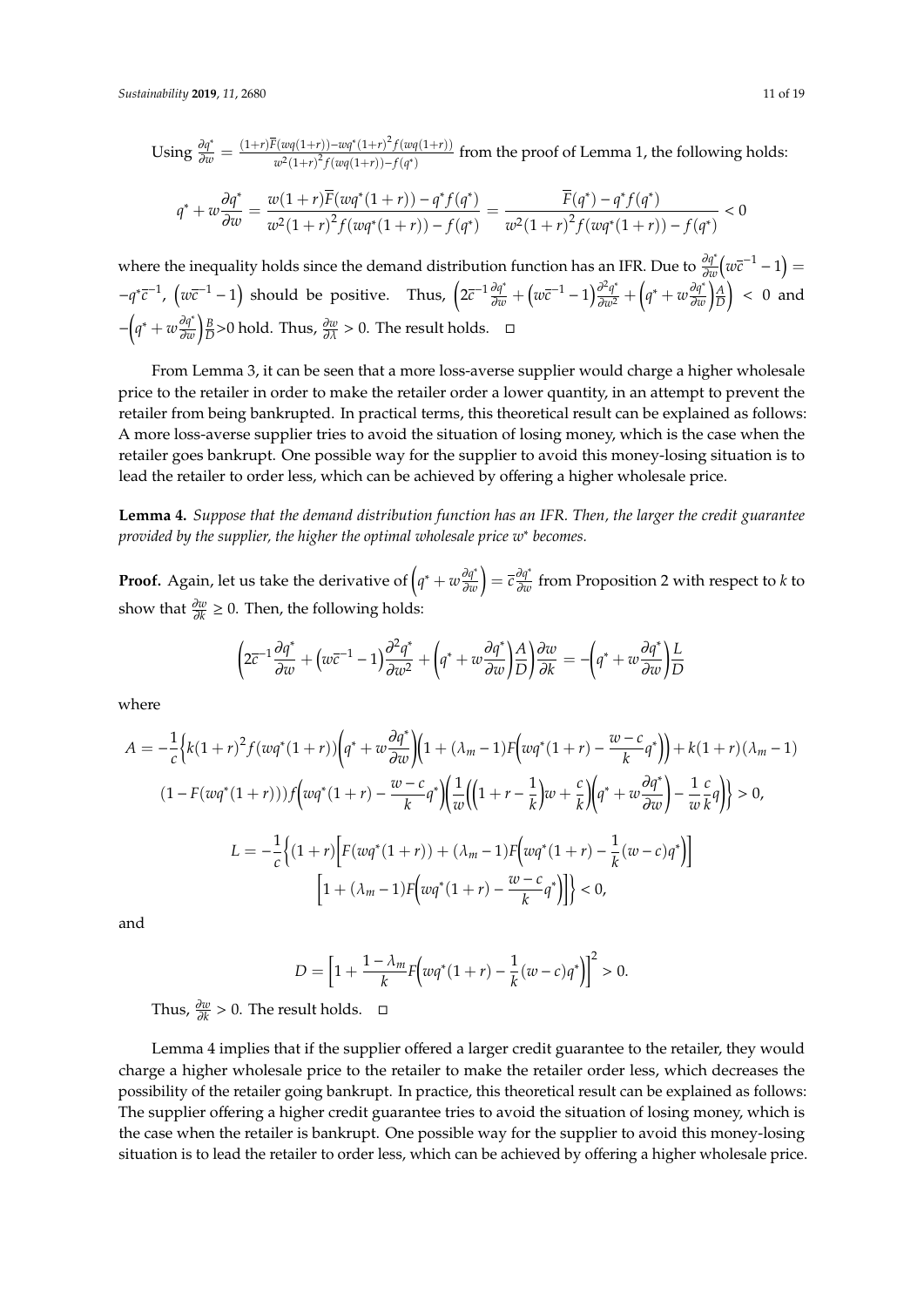### *3.3. Loss-Averse Bank*

A monopolistic capital market is considered based on the liberalization of interest rate, which means that the bank can maximise the expected profit by setting a suitable interest rate. Thus, given the retailer's optimal decision *q*<sup>∗</sup> and the supplier's optimal decision *w*<sup>∗</sup>, the bank's profit is as follows:

$$
\Pi_b = min \Big[ w^* q^* (1+r), D + k (w^* q^* (1+r) - min(D, q^*))^+ \Big] - w^* q^* (1+r_f)
$$

where *r<sup>f</sup>* is a risk-free interest rate in the market. Similar to the supplier's loss-averse utility function, a loss-averse utility function for the bank is defined as follows:

$$
u(\Pi_b) = \begin{cases} \Pi_b, \, if \Pi_b \ge 0\\ \lambda_b \Pi_b, \, if \Pi_b < 0 \end{cases}
$$

where  $\lambda_b \ge 1$  is the loss-aversion factor for the bank. Then, the bank's objective function is as follows:

$$
\max_{r\geq 0}E[u(\Pi_b)]
$$

where  $E[u(\Pi_b)]$  can be written as follows:

$$
E[u(\Pi_b)] = \int_0^{\frac{w^*q^*(1+r_f)-kw^*q^*(1+r)}{1-k}} \lambda_b [(1-k)D + kw^*q^*(1+r) - w^*q^*(1+r_f)]f(D) dD + \int_{\frac{w^*q^*(1+r_f)-kw^*q^*(1+r)}{1-k}}^{\frac{w^*q^*(1+r)}{1-k}} [(1-k)D + kw^*q^*(1+r) - w^*q^*(1+r_f)]f(D) dD + \int_{w^*q^*(1+r)}^{\infty} \lambda_b [(1-k)D + kw^*q^*(1+r) - w^*q^*(1+r_f)]f(D) dD = (\lambda_b - 1)(1-k) \int_0^{\frac{w^*q^*(1+r_f)-kD_0}{1-k}} [D - \frac{w^*q^*(1+r_f)-kD_0}{1-k}]f(D) dD + \int_0^{D_0} (1-k)Df(D) dD + \int_0^{D_0} kD_0 f(D) dD + \int_{D_0}^{\infty} D_0 f(D) dD - w^*q^*(1+r_f)
$$

where  $D_0 = w^* q^* (1 + r)$ .

**Proposition 3.** Suppose that the demand distribution function has an IFR, and the retailer's optimal order quantity *q*<sup>\*</sup> and the loss-averse supplier's optimal wholesale price w<sup>\*</sup> are given. Then, the optimal interest rate *r* <sup>∗</sup> by a loss-averse bank is a value *r* satisfying the following equation:

$$
r = \frac{1 + r_f}{-\left(\frac{1+r_f}{1+r} - k\right)(\lambda_b - 1) \int_0^{\frac{1+r_f}{1+k} - k} w^* q^*(1+r)} f(D) dD + k \int_0^{D_o} f(D) dD + \int_{D_o}^{\infty} f(D) dD + k \int_0^{\infty} f(D) dD + k \int_0^{\infty} f(D) dD + k \int_0^{\infty} f(D) dD + k \int_0^{\infty} f(D) dD + k \int_0^{\infty} f(D) dD + k \int_0^{\infty} f(D) dD + k \int_0^{\infty} f(D) dD + k \int_0^{\infty} f(D) dD + k \int_0^{\infty} f(D) dD + k \int_0^{\infty} f(D) dD + k \int_0^{\infty} f(D) dD + k \int_0^{\infty} f(D) dD + k \int_0^{\infty} f(D) dD + k \int_0^{\infty} f(D) dD + k \int_0^{\infty} f(D) dD + k \int_0^{\infty} f(D) dD + k \int_0^{\infty} f(D) dD + k \int_0^{\infty} f(D) dD + k \int_0^{\infty} f(D) dD + k \int_0^{\infty} f(D) dD + k \int_0^{\infty} f(D) dD + k \int_0^{\infty} f(D) dD + k \int_0^{\infty} f(D) dD + k \int_0^{\infty} f(D) dD + k \int_0^{\infty} f(D) dD + k \int_0^{\infty} f(D) dD + k \int_0^{\infty} f(D) dD + k \int_0^{\infty} f(D) dD + k \int_0^{\infty} f(D) dD + k \int_0^{\infty} f(D) dD + k \int_0^{\infty} f(D) dD + k \int_0^{\infty} f(D) dD + k \int_0^{\infty} f(D) dD + k \int_0^{\infty} f(D) dD + k \int_0^{\infty} f(D) dD + k \int_0^{\infty} f(D) dD + k \int_0^{\infty} f(D) dD + k \int_0^{\infty} f(D) dD + k \int_0^{\infty} f(D) dD + k \int_0^{\infty} f(D) dD + k \int_0^{\infty} f(D) dD + k \int_
$$

**Proof.** The bank's objective function  $E[u(\Pi_b)]$  can be written as follows:

$$
E[u(\Pi_b)] = (\lambda_b - 1)(1 - k) \int_0^{\frac{w^*q^*(1 + r_f) - kD_0}{1 - k}} \left[ D - \frac{w^*q^*(1 + r_f) - kD_0}{1 - k} \right] f(D) dD + \int_0^{D_0} (1 - k) Df(D) dD + \int_0^{D_0} kD_0 f(D) dD + \int_{D_0}^{\infty} D_0 f(D) dD - w^*q^*(1 + r_f)
$$

where  $D_0 = w^*q^*(1+r)$ . Then, by the Leibniz theorem, the first-order derivative of  $E[u(\Pi_b)]$  with respect to *r* is as follows:

$$
\frac{\partial}{\partial r}E[u(\Pi_b)] = \frac{\partial}{\partial D_o}E[u(\Pi_b)]\frac{\partial D_o}{\partial r}.
$$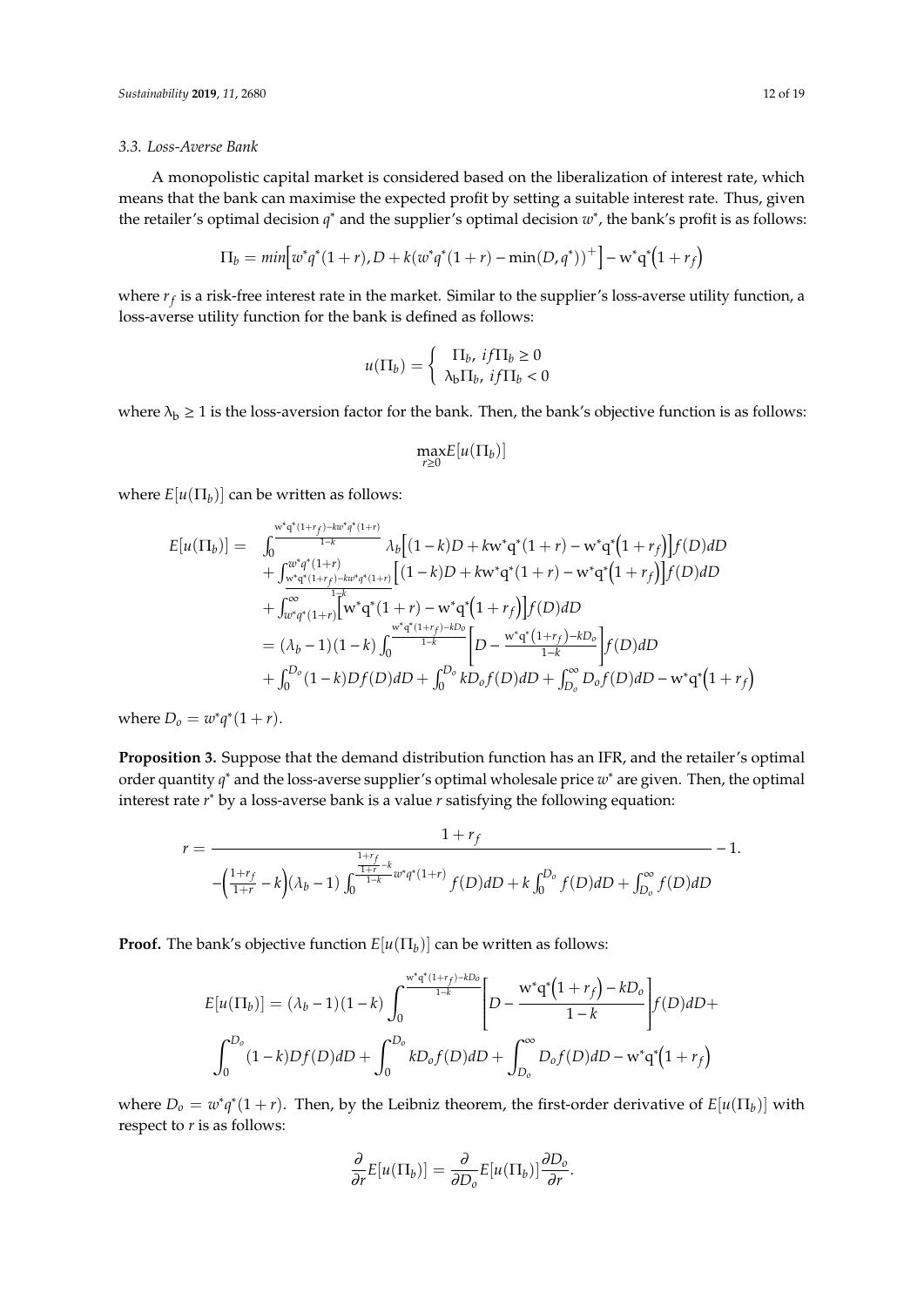First,  $\frac{\partial}{\partial D_0} E[u(\Pi_b)]$  can be written as follows:

$$
\frac{\partial}{\partial D_o} E[u(\Pi_b)] = (\lambda_b - 1)(1 - k) \int_0^{\infty} \frac{e^{u^* q^* (1 + r_f) - kD_0}}{1 - k} \left( -\frac{\frac{1 + r_f}{1 + r} - k}{1 - k} \right) f(D) dD + k \int_0^{D_o} f(D) dD + \int_{D_o}^{\infty} f(D) dD - \frac{1 + r_f}{1 + r}.
$$

Moreover,  $\frac{\partial^2}{\partial D}$  $\frac{\partial^2}{\partial D_0^2} E[u(\Pi_b)]$  is as follows:

$$
\frac{\partial^2}{\partial D_o^2} E[u(\Pi_b)] = -\left(\frac{\frac{1+r_f}{1+k} - k}{1-k}\right)^2 (\lambda_b - 1)(1-k) f\left(\frac{w^* q^* (1+r_f) - kD_0}{1-k}\right) + k f(D_o) - f(D_o)
$$

$$
= -\left(\frac{\frac{1+r_f}{1+k} - k}{1-k}\right)^2 (\lambda_b - 1)(1-k) f\left(\frac{w^* q^* (1+r_f) - kD_0}{1-k}\right) - (1-k) f(D_o) < 0
$$

since  $\lambda_b > 1$  and  $k < 1$ . Using the result  $w^*(1+r)\overline{F}(wq^*(1+r)) = \overline{F}(q^*)$  from Proposition 1 and the implicit function theorem, the following holds:

$$
w^* \overline{F}(w^* q^*(1+r)) - w^*(1+r) f(w^* q^*(1+r)) \frac{\partial D_o}{\partial r} = -f(q^*) \frac{\partial q^*}{\partial r}
$$

Second, it is needed to see how  $\frac{\partial D_o}{\partial r} = w^*q^* + \frac{\partial q^*}{\partial r}$  $\frac{\partial q^*}{\partial r} w^*(1+r)$  behaves, where

$$
\frac{\partial q^*}{\partial r} = \frac{w^*[1-w^*q^*(1+r)h(w^*q^*(1+r))]}{w^*(1+r)[w^*(1+r)h(w^*q^*(1+r))-h(q^*)]} < 0
$$

and thus

$$
\frac{\partial D_o}{\partial r} = w^* q^* + \frac{\partial q^*}{\partial r} w^* (1+r) = \frac{w^* [1-q^* h(q^*)]}{w^* (1+r) h(w^* q^* (1+r)) - h(q^*)} < 0.
$$

Now, it is only needed to find a value *r* satisfying  $\frac{\partial}{\partial D_o}E[u(\Pi_b)] = 0$ , and thus the optimal interest rate *r* ∗ is the value satisfying the following equation:

$$
-\frac{\frac{1+r_f}{1+r} - k}{1-k} (\lambda_b - 1)(1-k) \int_0^{\frac{1+r_f}{1+k} - k} f(D) dD + k \int_0^{D_0} f(D) dD + \int_{D_0}^{\infty} f(D) dD - \frac{1+r_f}{1+r} = 0
$$

Thus, the result holds.  $\Box$ 

As shown in Proposition 3, the bank's optimal interest rate depends on the supplier's credit guarantee and the degree of the bank's loss-aversion, which is fairly complicated. This complicated dependence of the bank's interest rate on the credit guarantee allows the bank to influence the retailer's ordering decision, which reduces the probability that the supplier will repay the retailer's debt to the bank when the retailer is bankrupt, as mentioned in Section [3.1.](#page-5-0)

**Lemma 5.** *Suppose that the demand distribution function has an IFR. Then, the optimal interest rate r* ∗ *set by a loss-averse bank is larger than the risk-free market interest rate r<sup>f</sup> .*

**Proof.** From Proposition 3, the optimal interest rate  $r^*$  set by a loss-averse bank is a value  $r$  satisfying the following equation:

.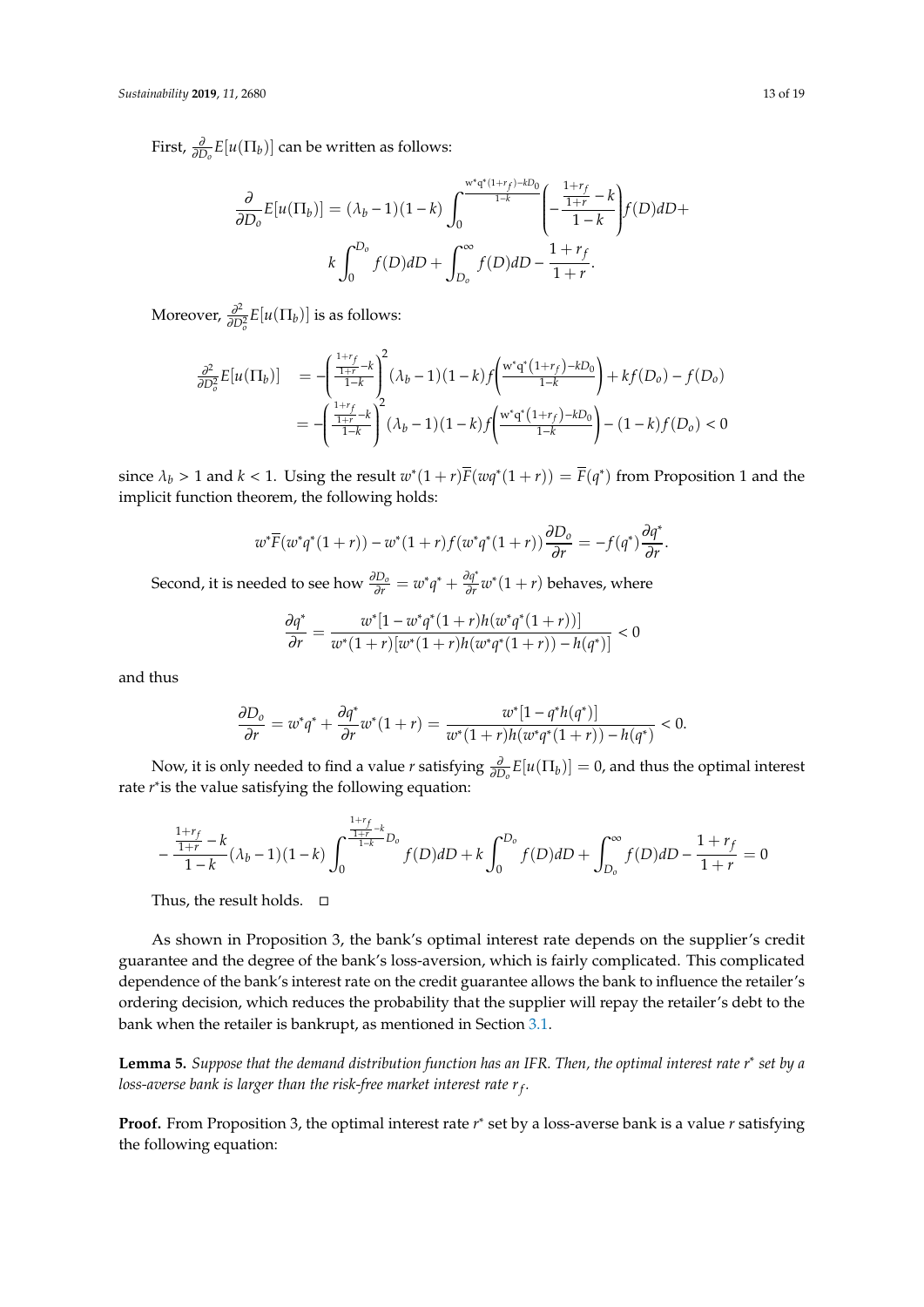$$
r = \frac{1 + r_f}{-\frac{\frac{1+r_f}{1+r} - k}{1-k} (\lambda_b - 1)(1-k) \int_0^{\frac{1+r_f}{1+k} - b} f(D) dD + k \int_0^{D_0} f(D) dD + \int_{D_0}^{\infty} f(D) dD} - 1.
$$

Now, it is needed to show that  $r - r_f \geq 0$ . This can be shown as follows:

$$
r-r_{f} = \frac{1+r_{f}}{-\frac{1+r}{1-k}} \frac{1+r_{f}}{(\lambda_{b}-1)(1-k) \int_{0}^{\frac{1+r}{1-k}} D_{o} f(D) dD + k \int_{0}^{D_{o}} f(D) dD + \int_{D_{o}}^{\infty} f(D) dD}{\frac{1+r_{f}}{1-k}} = (1+r_{f}) \frac{1+\frac{1+r_{f}}{1-k} - k}{1-k} (\lambda_{b}-1)(1-k) \int_{0}^{\frac{1+r_{f}}{1-k}} D_{o} f(D) dD - k \int_{0}^{D_{o}} f(D) dD - \int_{D_{o}}^{\infty} f(D) dD}{-\frac{1+r_{f}}{1-k}} - \frac{1+r_{f}}{1-k} (\lambda_{b}-1)(1-k) \int_{0}^{\frac{1+r_{f}}{1-k}} D_{o} f(D) dD + k \int_{0}^{D_{o}} f(D) dD + \int_{D_{o}}^{\infty} f(D) dD}{\frac{1+r_{f}}{1-k}} = (1+r_{f}) \frac{\left(\frac{1+r_{f}}{1+r} - k\right)(\lambda_{b}-1)(1-k) \int_{0}^{\frac{1+r_{f}}{1-k}} D_{o} f(D) dD + (1-k) \int_{0}^{D_{o}} f(D) dD}{\frac{1+r_{f}}{1+r}} = 0.
$$

Therefore,  $r > r_f$  which is feasible for using  $r$  as the interest rate of a loss-averse bank.  $\Box$ 

Lemma 5 shows that the bank's lending interest rate is determined not to be less than the risk-free market interest rate, which makes the bank's interest rate valid in the lending market.

**Lemma 6.** *Suppose that the demand distribution function has an IFR. Then:*

- 1. *The more loss-averse the bank is, the higher the interest rate r is o*ff*ered;*
- 2. The larger the credit guarantee provided by the supplier, the lower the interest rate r is offered.

**Proof.** From the proof in Proposition 3, the following holds:

$$
-\left(\frac{1+r_f}{1+r} - k\right)(\lambda_b - 1) \int_0^{\frac{w^*q^*(1+r_f)-kD_0}{1-k}} f(D) dD + k \int_0^{D_0} f(D) dD + \int_{D_0}^{\infty} f(D) dD = \frac{1+r_f}{1+r}
$$

where  $D_0 = w^*q^*(1+r)$ .  $\frac{\partial q^*}{\partial r}$  $\frac{\partial q}{\partial r}$  < 0 from Lemma 2. Taking the derivative of both sides with respect to  $\lambda_b$ and then rearranging, the following holds:

$$
\left[-\frac{\lambda_b - 1}{1 - k} \mathbf{w}^* \left(\frac{\partial q^*}{\partial r} (1 + r) - k \left(\frac{\partial q^*}{\partial r} (1 + r) + q^*\right)\right) \left(\frac{1 + r_f}{1 + r} - k\right) f\left(\frac{\mathbf{w}^* q^* (1 + r_f) - kD_0}{1 - k}\right) + \left(\lambda_b - 1\right) \frac{1 + r_f}{(1 + r)^2} \int_0^{\frac{\mathbf{w}^* q^* (1 + r_f) - kD_0}{1 - k}} f(D) dD - (1 - k) \mathbf{w}^* \left(\frac{\partial q^*}{\partial r} (1 + r) + q^*\right) f(D_0) + \frac{1 + r_f}{(1 + r)^2} \left|\frac{\partial r}{\partial \lambda_b}\right| = \left(\frac{1 + r_f}{1 + r} - k\right) \int_0^{\frac{\mathbf{w}^* q^* (1 + r_f) - kD_0}{1 - k}} f(D) dD.
$$

The first term can be written as follows:

$$
\mathbf{w}^*\frac{\partial \boldsymbol{q}^*}{\partial r}(1+r)-k \mathbf{w}^*\!\!\left(\frac{\partial \boldsymbol{q}^*}{\partial r}(1+r)+\boldsymbol{q}^*\!\right)=\mathbf{w}^*\boldsymbol{q}^*\frac{\big(1-H(\boldsymbol{w}\boldsymbol{q}^*(1+r))\big)-k(1-H(\boldsymbol{q}^*)\big)}{H(\boldsymbol{w}\boldsymbol{q}^*(1+r))-h(\boldsymbol{q}^*)}<0
$$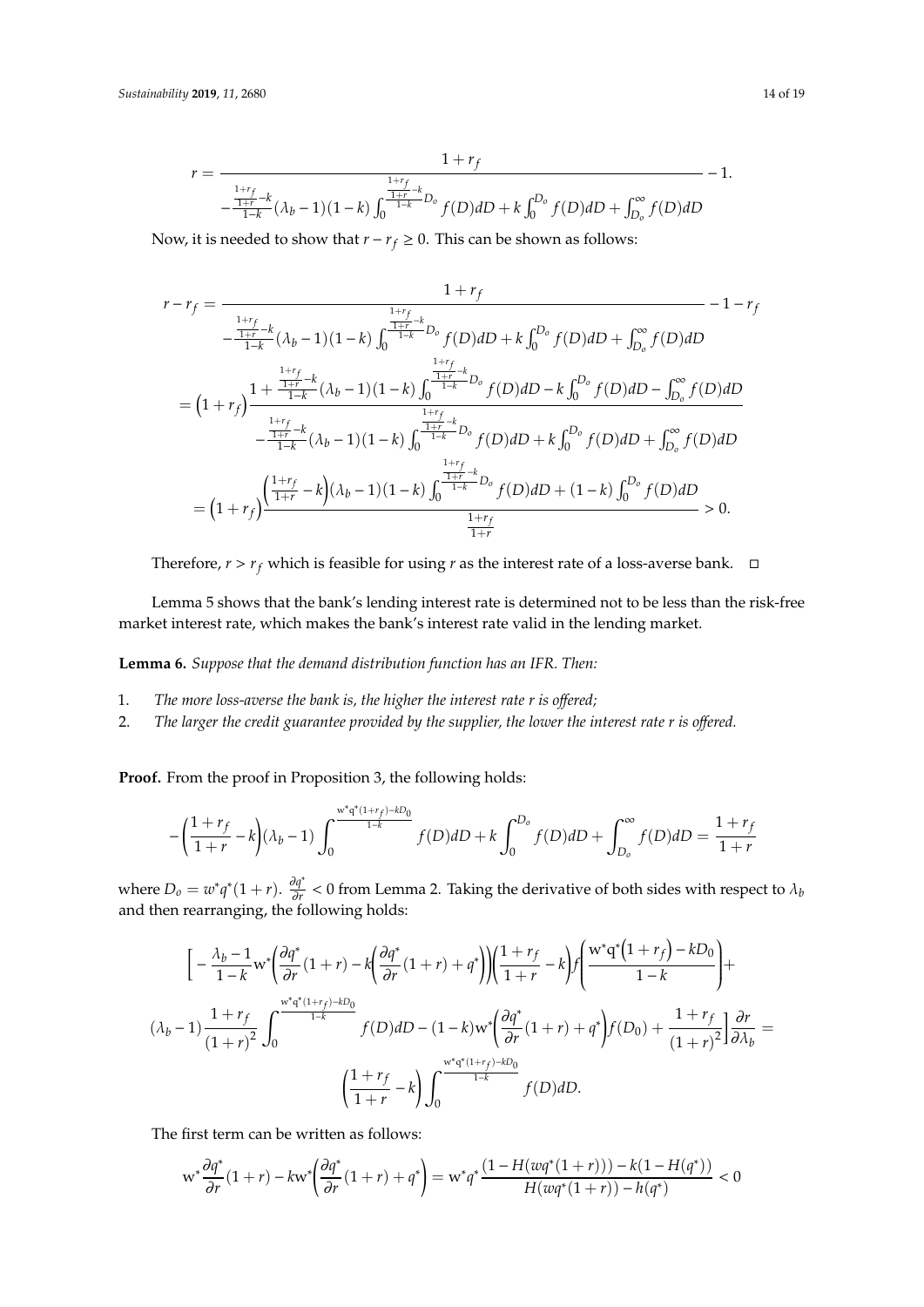where  $\frac{\partial q^*}{\partial r} = \frac{w^*q^*(1-H(wq^*(1+r)))}{(1+r)(H(wq^*(1+r))-h(q^*))}$ ,  $(1-H(wq^*(1+r))) - k(1-H(q^*)) > 0$  since  $H(wq^*(1+r)) < H(q^*)$ and *k* < 1 from Lemma 1. In addition, since  $\frac{w^*q^*(1+r_f)-kD_0}{1-k}$  $\frac{(-1+r_f)-kD_0}{1-k} \geq 0, \frac{1+r_f}{1+r_f}$  $\frac{1+r_f}{1+r}$  −  $k$  ≥ 0. Thus:

$$
-\frac{\lambda_b - 1}{1 - k} \mathbf{w}^* \quad \left( \frac{\partial q^*}{\partial r} (1 + r) - k \left( \frac{\partial q^*}{\partial r} (1 + r) + q^* \right) \right) \left( \frac{1 + r_f}{1 + r} - k \right) f \left( \frac{\mathbf{w}^* \mathbf{q}^* (1 + r_f) - k \mathbf{D}_0}{1 - k} \right) + (\lambda_b - 1) \frac{1 + r_f}{(1 + r)^2} \int_0^{\frac{\mathbf{w}^* \mathbf{q}^* (1 + r_f) - k \mathbf{D}_0}{1 - k}} f(D) dD - (1 - k) \mathbf{w}^* \left( \frac{\partial q^*}{\partial r} (1 + r) + q^* \right) f(D_0) + \frac{1 + r_f}{(1 + r)^2} > 0
$$

and

$$
\left(\frac{1+r_f}{1+r}-k\right)\int_0^{\frac{\mathbf{w}^*\mathbf{q}^*(1+r_f)-kD_0}{1-k}}f(D)dD>0.
$$

Thus,  $\frac{\partial r}{\partial \lambda_b} > 0$ . The first result holds. The second result can be proved by a similar procedure as in the first result by taking the derivative of both sides with respect to  $k$ .  $\Box$ 

The first result of Lemma 6 is intuitive by the following reasoning: a more loss-averse bank would offer a higher interest rate to the retailer so that the retailer is induced to order less so as to reduce the possibility of bankruptcy. The second result provides the following insight: a higher credit guarantee implies that the supplier takes more risk for the retailer's potential default, and thus the risk taken by the bank is lower, meaning that the bank can offer a lower interest rate to the retailer. Therefore, this demonstrates another reason why the credit guarantee exists in practical situations, where small and medium-sized firms have difficulty obtaining commercial loans directly from a bank due to practical credit risks such as a lack of credit history or collateral, or even low creditworthiness. With the credit guarantee offered by the supplier, the bank can reduce the possible loss due to the retailer's bankruptcy, and can thus offer a loan to the retailer even with a lower interest rate when the credit guarantee is higher.

#### <span id="page-14-0"></span>**4. Numerical Examples**

In this section, a numerical example is provided to investigate how the model parameters affect the optimal solution for the retailer, the supplier, and the bank under different loss-aversion coefficients. The following simple example of a loss-averse supplier and bank whose utility function is linear and where  $\lambda$  is the coefficient for the degree of loss-aversion is considered. Let  $s = 0$ ,  $c = 0.4$ ,  $p = 1$ ,  $r_f = 100$ , and let the demand distribution be exponential with a mean of 10.

<span id="page-14-1"></span>Figure [1](#page-14-1) shows the effect of the supplier's wholesale price on the retailer's optimal order quantity. As shown in Lemma 1, it can be seen that, as the supplier's wholesale price increases, the retailer's **Sustainability of 18 of 18 of 18 of 18 of 18 of 18 of 18 of 18 of 18 of 18 of 18 of 18 of 18 of 18 of 18 of 18 of 18 of 18 of 18 of 18 of 18 of 18 of 18 of 18 of 18 of 18 of 18 of 18 of 18 of 18 of 18 of 18 of 18 of 18 of** 



Figure 1. Retailer's optimal order quantity vs. supplier's wholesale price.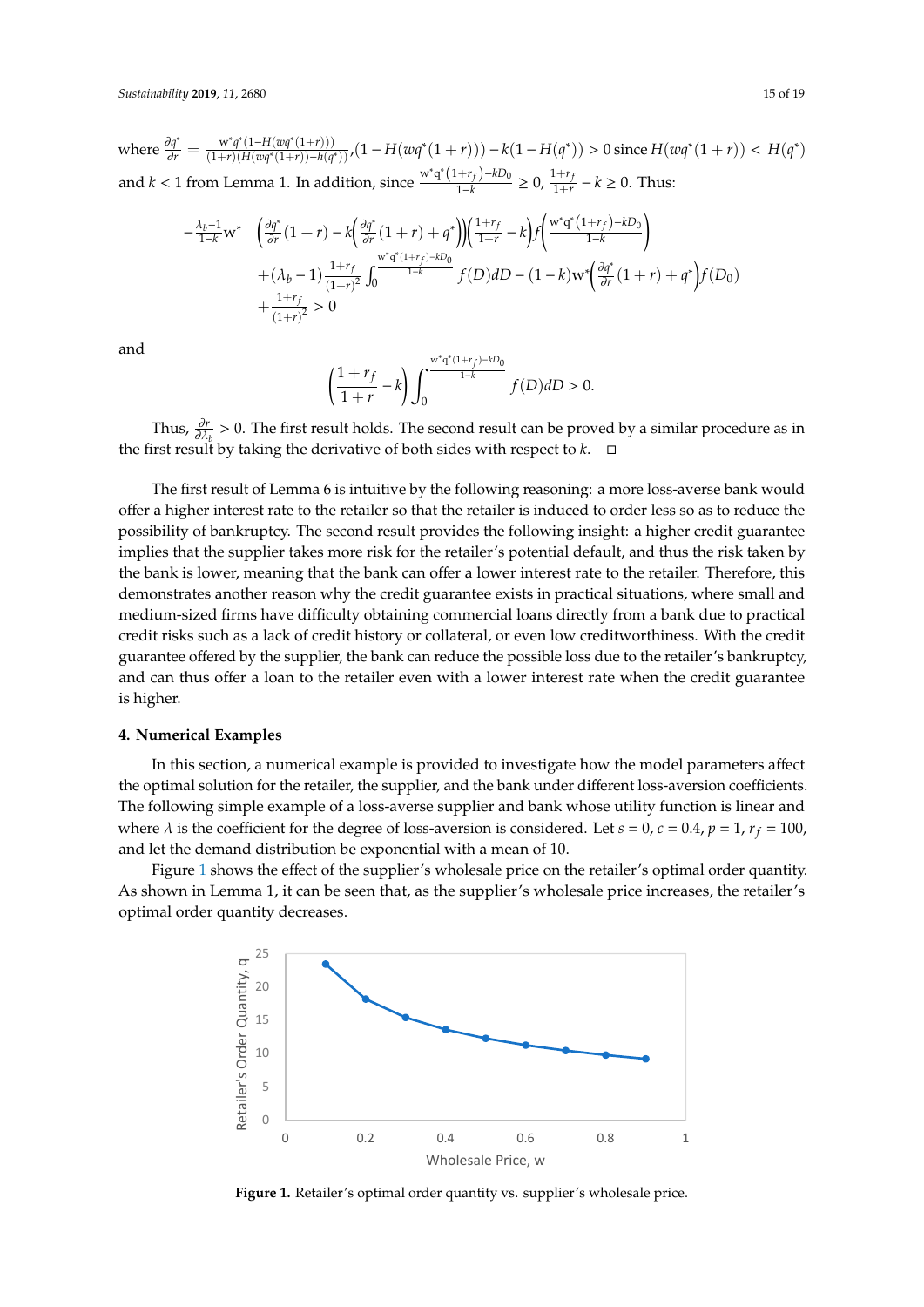<span id="page-15-0"></span>Fig[ur](#page-15-0)e 2 shows the effect of the bank's interest rate on the retailer's optimal order quantity. As shown in Lemma 2, it can be seen that, as the bank's interest rate increases, the retailer's optimal order quantity decreases. order quantity decreases.  $\frac{1}{2}$  decreases.



**Figure 2.** Retailer's optimal order quantity vs. the bank's interest rate. **Figure 2.** Retailer's optimal order quantity vs. the bank's interest rate.

<span id="page-15-1"></span> $F_1$  in I amma  $^2$  it can be seen that as the supplier's loss-aversion increases, the supplier As shown in Lemma 3, it can be seen that, as the supplier's loss-aversion increases, the supplier's<br>whaleads with increases wholesale price increases. wholesale price increases. wholesale price increases. Fig[ur](#page-15-1)e 3 shows the effect of the supplier's loss-aversion on the supplier's wholesale price.



**Figure 3.** Optimal wholesale price vs. supplier's coefficient of loss-aversion. Figure 3. Optimal wholesale price vs. supplier's coefficient of loss-aversion.

Figure [4](#page-15-2) shows the effect of the credit guarantee on the supplier's wholesale price. As shown in Lemma 4, it can be seen that, as the supplier's credit guarantee increases, the supplier's wholesale Lemma 4, it can be seen that, as the supplier's credit guarantee increases, the supplier's wholesale price increases. price increases.

<span id="page-15-2"></span>

**Figure 4.** Optimal wholesale price vs. credit guarantee proportion (k).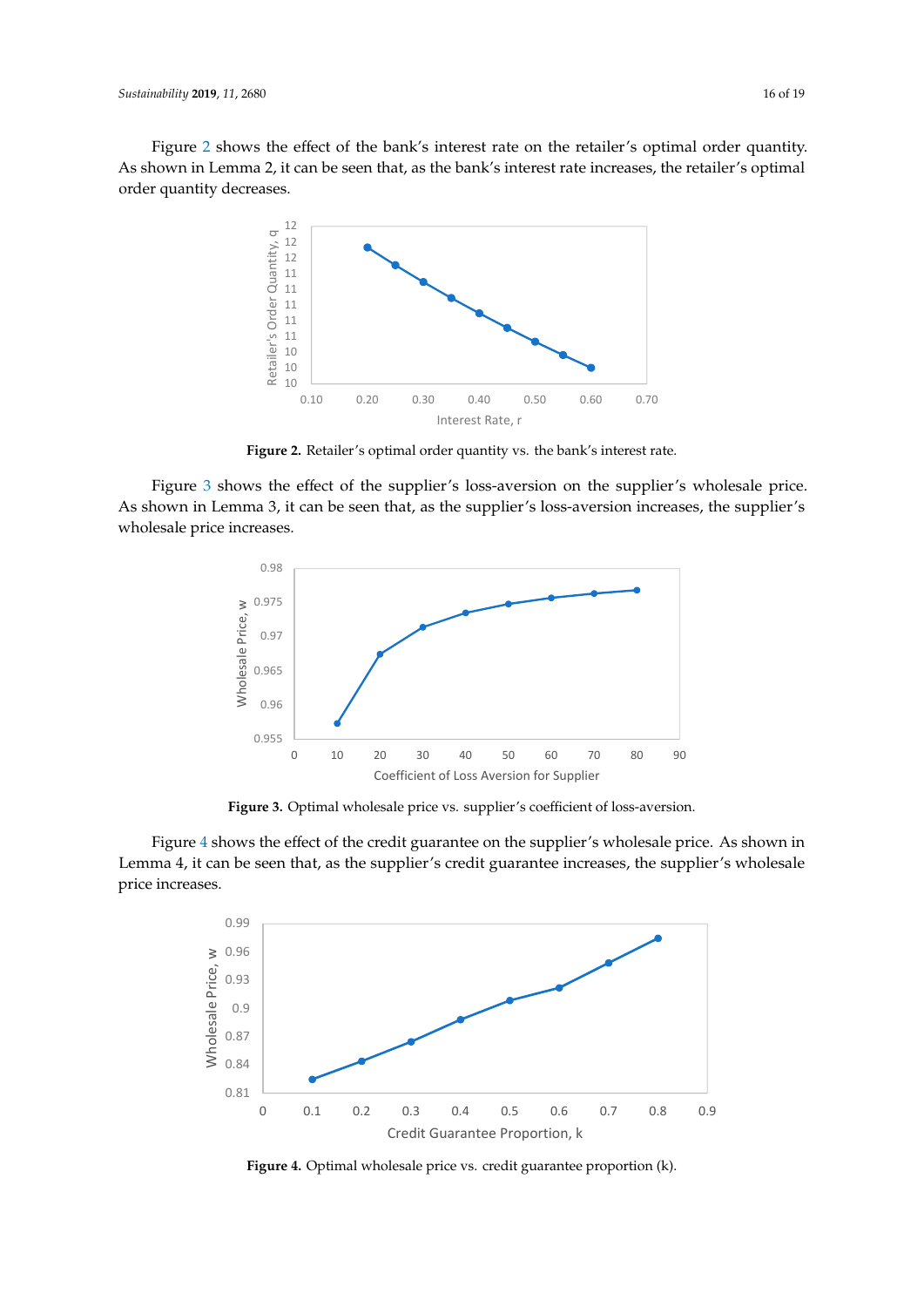<span id="page-16-1"></span>Figure [5](#page-16-1) shows the effect of the bank's loss-aversion on the bank's optimal interest rate. As shown in Lemma 6, it can be seen that, as the bank's loss-aversion increases, the bank's optimal interest rate increases.



Figure 5. Bank's optimal interest rate vs. bank's coefficient of loss-aversion.

### <span id="page-16-0"></span>**5. Conclusions**

This study analyses a financially constrained supply chain which consists of a financially deficient retailer, a supplier, and a bank. The bank provides a loan to the retailer considering the supplier's credit guarantee for the retailer, which means that, if the retailer goes bankrupt after the sales season, then a pre-guaranteed proportion of the retailer's loan is paid by the supplier instead of the retailer. Moreover, it is assumed that the supplier and the bank are loss-averse for their risk preference on the final profit. However, since the retailer's default risk is distributed fairly evenly between the bank and the supplier by adjusting the interest rate and wholesale price, it is assumed that the retailer is risk-neutral. Then, a loss-averse preference model is formulated for the supplier and bank, in which a kinked piecewise linear and concave utility function is considered.

Although there have been studies on financially constrained supply chain problems, there have previously not been any studies on the financing strategies of loss-averse banks or the credit guarantees of loss-averse suppliers. With this loss-averse behaviour of players in the financially constrained supply chain, the optimal decision is derived for the retailer (the optimal order quantity), the supplier (the optimal wholesale price), and the bank (the optimal interest rate). Then, a sensitivity analysis is conducted to investigate how the parameters in this model affect each player's optimal decision under different degrees of loss-aversion.

Through analytical and numerical analyses, the following results were obtained: First, in the financially constrained supply chain with bank credit and credit guarantee from the supplier, we determined the effects of the decisions of the supplier and the bank on the retailer's optimal decision. The retailer's optimal ordering decision is a non-increasing function of the supplier's decision (wholesale price) and is also a non-increasing function of the bank's decision (interest rate). The decisions of these upstream players in the supply chain can be used to adjust the retailer's potential default risk. Second, in the financially constrained supply chain with bank credit and credit guarantee from the supplier, the larger the credit guarantee the supplier provides, the higher the wholesale price that would be charged to the retailer and the lower the interest rate that would be offered to the retailer by the bank. By this result, it can be seen that the integration of bank credit and supplier credit guarantee can be used to effectively distribute the retailer's default risk between the bank and the supplier fairly evenly by adjusting the interest rate and wholesale price. Third, in the financially constrained supply chain, each player's optimal decisions are indirectly affected by the degree of loss-aversion through the retailer's possibility of bankruptcy. In addition, it is shown that the optimal wholesale price is an increasing function of the supplier's loss-aversion and that the interest rate is an increasing function of the bank's loss-aversion. Therefore, it can be seen that, as the degree of loss-aversion of the supplier or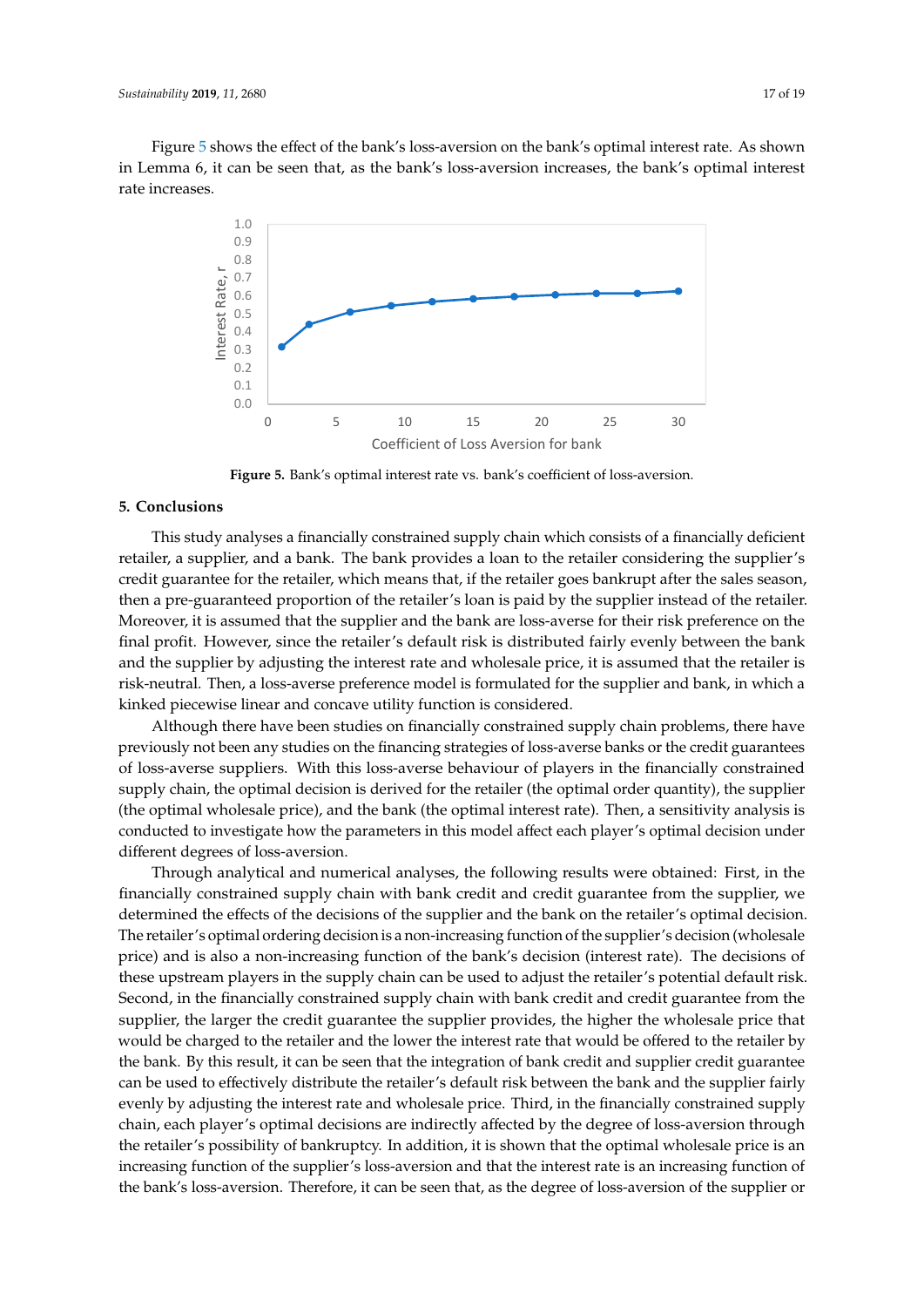bank increases, the retailer's optimal order quantity decreases. More importantly, compared with a risk-neutral supplier or risk-neutral bank, the optimal decisions for a loss-averse supplier and bank are such that both the wholesale price and the interest rate are higher and the order quantity is lower.

This study contributes to the area of financially constrained supply-chain modelling by integrating bank credit and supplier credit guarantee together with the loss-averse behaviour of players in the supply chain to investigate the effect of bank credit, credit guarantee, and loss-aversion on each player's optimal decision.

This study investigates how the optimal decisions and loss-averse behaviour of upstream players in the supply chain influence the optimal decision of a downstream player by ignoring the goodwill loss cost, salvage cost, buyback policy, and quick response strategy, which is the limitation of this study. Therefore, in future research, this study can be extended to a model (1) that includes a buyback policy or quick response strategy, (2) in which the retailer has different risk behaviour from the risk-neutral one, and (3) which makes a demand distribution-free assumption.

**Funding:** This work was supported by the 2019 Hongik University Research Fund.

**Conflicts of Interest:** The authors declare no conflict of interest.

#### **References**

- <span id="page-17-0"></span>1. Buzacott, J.A.; Zhang, R.Q. Inventory management with asset-based financing. *Manag. Sci.* **2004**, *50*, 1274–1292. [\[CrossRef\]](http://dx.doi.org/10.1287/mnsc.1040.0278)
- <span id="page-17-1"></span>2. Kahneman, D.; Tversky, A. Prospect theory: An analysis of decision under risk. In *Handbook of the Fundamentals of Financial Decision Making: Part I*; World Scientific Publishing Co., Inc.: Hackensack, NJ, USA, 2013; pp. 99–127.
- <span id="page-17-2"></span>3. Camerer, C.F. Taking Risks: The Management of Uncertainty. *Adm. Sci. Q.* **1988**, *33*, 638–640. [\[CrossRef\]](http://dx.doi.org/10.2307/2392652)
- <span id="page-17-3"></span>4. Arnold, J.; Minner, S. Financial and operational instruments for commodity procurement in quantity competition. *Int. J. Prod. Econ.* **2011**, *131*, 96–106. [\[CrossRef\]](http://dx.doi.org/10.1016/j.ijpe.2010.02.007)
- <span id="page-17-4"></span>5. Lee, C.H.; Rhee, B.D. Coordination contracts in the presence of positive inventory financing costs. *Int. J. Prod. Econ.* **2010**, *124*, 331–339.
- <span id="page-17-5"></span>6. Lee, C.H.; Rhee, B.D. Trade credit for supply chain coordination. *Eur. J. Oper. Res.* **2011**, *214*, 136–146. [\[CrossRef\]](http://dx.doi.org/10.1016/j.ejor.2011.04.004)
- <span id="page-17-6"></span>7. Lestan, Z.; Klancnik, S.; Balic, J.; Brezocnik, M. Modeling and design of experiments of laser cladding process by genetic programming and nondominated sorting. *Mater. Manuf. Process.* **2015**, *30*, 458–463. [\[CrossRef\]](http://dx.doi.org/10.1080/10426914.2014.973586)
- <span id="page-17-7"></span>8. Xu, X.; Birge, J.R. Joint Production and Financing Decisions: Modeling and Analysis. *SSRN Electron. J.* **2004**. [\[CrossRef\]](http://dx.doi.org/10.2139/ssrn.652562)
- <span id="page-17-8"></span>9. Dada, M.; Hu, Q. Financing newsvendor inventory. *Oper. Res. Lett.* **2008**, *36*, 569–573. [\[CrossRef\]](http://dx.doi.org/10.1016/j.orl.2008.06.004)
- <span id="page-17-9"></span>10. Jing, B.; Chen, X.; Cai, G. Equilibrium financing in a distribution channel with capital constraint. *Prod. Oper. Manag.* **2012**, *21*, 1090–1101. [\[CrossRef\]](http://dx.doi.org/10.1111/j.1937-5956.2012.01328.x)
- <span id="page-17-10"></span>11. Kouvelis, P.; Zhao, W. Financing the newsvendor: Supplier vs. bank, and the structure of optimal trade credit contracts. *Oper. Res.* **2012**, *60*, 566–580. [\[CrossRef\]](http://dx.doi.org/10.1287/opre.1120.1040)
- <span id="page-17-11"></span>12. Kouvelis, P.; Zhao, W. Supply chain contract design under financial constraints and bankruptcy costs. *Manag. Sci.* **2015**, *62*, 2341–2357. [\[CrossRef\]](http://dx.doi.org/10.1287/mnsc.2015.2248)
- <span id="page-17-12"></span>13. Yang, S.A.; Birge, J.R. How Inventory Is (Should Be) Financed: Trade Credit in Supply Chains with Demand Uncertainty and Costs of Financial Distress. *SSRN Electron.* **2013**. [\[CrossRef\]](http://dx.doi.org/10.2139/ssrn.1734682)
- <span id="page-17-13"></span>14. Cressy, R.; Olofsson, C. The financial conditions for Swedish SMEs: Survey and research agenda. *Small Bus. Econ.* **1997**, *9*, 179–192. [\[CrossRef\]](http://dx.doi.org/10.1023/A:1007975924164)
- <span id="page-17-14"></span>15. Meyer, L.H. The present and future roles of banks in small business finance. *J. Bank. Financ.* **1998**, *22*, 1109–1116. [\[CrossRef\]](http://dx.doi.org/10.1016/S0378-4266(98)00019-3)
- <span id="page-17-15"></span>16. Bernanke, B. The federal funds rate and the channels of monetary transmission (No. w3487). *Natl. Bur. Econ. Res.* **1992**, *84*, 901–921.
- <span id="page-17-16"></span>17. Liu, X.; Zhou, L.; Wu, Y.C. Supply chain finance in China: Business innovation and theory development. *Sustainability* **2015**, *7*, 14689–14709. [\[CrossRef\]](http://dx.doi.org/10.3390/su71114689)